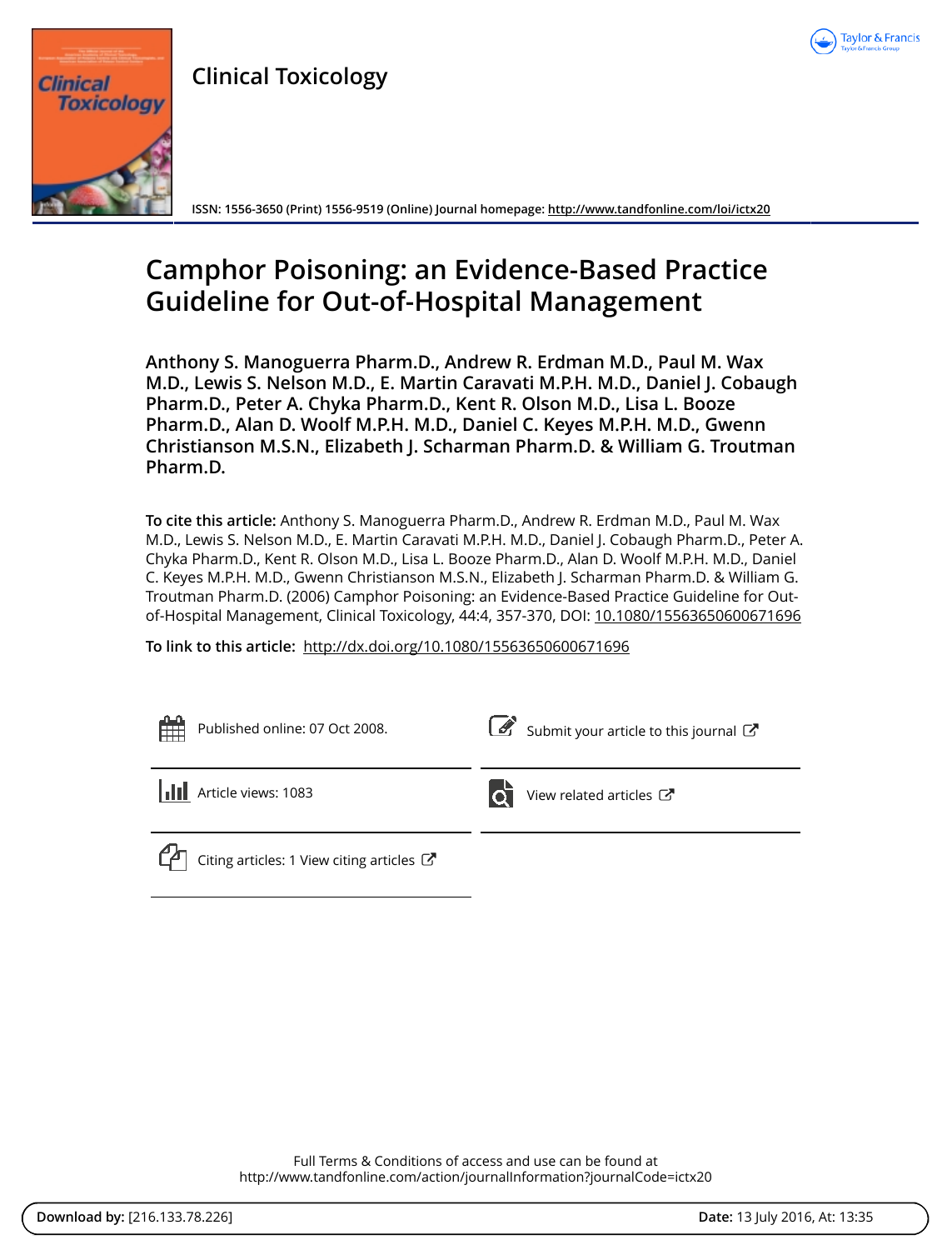#### **PRACTICE GUIDELINE**



## **Camphor Poisoning: An Evidence-Based Practice Guideline for Out-of-Hospital Management\***

Anthony S. Manoguerra, Pharm.D., Andrew R. Erdman, M.D.,

**Paul M.Wax, M.D., Lewis S. Nelson, M.D., E. Martin Caravati, M.D., M.P.H., Daniel J. Cobaugh, Pharm.D., Peter A. Chyka, Pharm.D., Kent R. Olson, M.D., Lisa L. Booze, Pharm.D., Alan D. Woolf, M.D., M.P.H., Daniel C. Keyes, M.D., M.P.H., Gwenn Christianson, M.S.N., Elizabeth J. Scharman, Pharm.D., and William G. Troutman, Pharm.D.**

*American Association of Poison Control Centers, Washington, District of Columbia, USA*

**A review of national poison center data from 1990 through 2003 showed approximately 10,000 annual ingestion exposures to camphor-containing products. A guideline that determines the threshold dose for emergency department referral and need for prehospital decontamination could potentially avoid unnecessary emergency department visits, reduce health care costs, optimize patient outcome, and reduce life disruption for patients and caregivers. An evidence-based expert consensus process was used to create the guideline. Relevant articles were abstracted by a trained physician researcher. The first draft of the guideline was created by the primary author. The entire panel discussed and refined the guideline before distribution to secondary reviewers for comment. The panel then made changes based on the secondary review comments. The objective of this guideline is to assist poison center personnel in the appropriate out-of-hospital triage and initial management of patients with suspected exposures to camphor-containing products by 1) describing the manner in which an exposure to camphor might be managed, 2) identifying the key decision elements in managing cases of camphor exposure, 3) providing clear and practical recommendations that reflect the current state of knowledge, and 4) identifying needs for research. This guideline applies to camphor exposure alone. Co-ingestion of additional substances, such as in commercial products of camphor combined with other ingredients, could require different referral and management recommendations depending on the combined toxicities of the substances. This guideline is based on**

**an assessment of current scientific and clinical information. The expert consensus panel recognizes that specific patient care decisions may be at variance with this guideline, and are the prerogative of the patient and the health professionals providing care, considering all of the circumstances involved. This guideline does not substitute for clinical judgment. Recommendations are in chronological order of likely clinical use. The grade of recommendation is in parentheses. 1) Patients with stated or suspected self-harm or who are the recipients of malicious administration of a camphor-containing product should be referred to an emergency department immediately, regardless of the amount ingested (Grade D). 2) Patients who have ingested more than 30 mg/kg of a camphor-containing product or who are exhibiting symptoms of moderate to severe toxicity (e.g., convulsions, lethargy, ataxia, severe nausea and vomiting) by any route of exposure should be referred to an emergency department for observation and treatment (Grade D). 3) Patients exhibiting convulsions following a camphor exposure should be transported to an emergency department by pre-hospital emergency medical care providers (Grade D). A benzodiazepine should be used to control convulsions (Grade C). 4) Patients who have been exposed to a camphor product and who remain asymptomatic after 4 hours can be safely observed at home (Grade C). 5) Induction of emesis with ipecac syrup should not be performed in patients who have ingested camphor products (Grade C). 6) Activated charcoal administration should not be used for the ingestion of camphor products. However, it could be considered if there are other ingredients in the product that are effectively adsorbed by activated charcoal or if other substances have been co-ingested. (Grade C). 7) For asymptomatic patients with topical exposures to camphor products, the skin should be thoroughly washed with soap and water and the patient can be observed at home for development of symptoms (Grade C). 8) For patients with topical splash exposures of camphor to the eye(s), the eye(s) should be irrigated in accordance with usual poison center procedures and that referral take place based on the presence and severity of symptoms (Grade D). 9) Patients with camphor inhalation exposures should be moved to a fresh air environment and referred for medical care based on the presence and severity of symptoms.**

Received 17 February 2006; accepted 17 February 2006.

<sup>\*</sup> Guidelines for the Management of Poisoning. Supported in full by Cooperative Agreement 8 U4BHS00084 between the American Association of Poison Control Centers and the Maternal and Child Health Bureau, Health Resources and Services Administration, Department of Health and Human Services. Copyright © 2006 by American Association of Poison Control Centers.

Address correspondence to American Association of Poison Control Centers, 3201 New Mexico Avenue NW, Suite 330, Washington, DC 20016, USA. E-mail: info@aapcc.org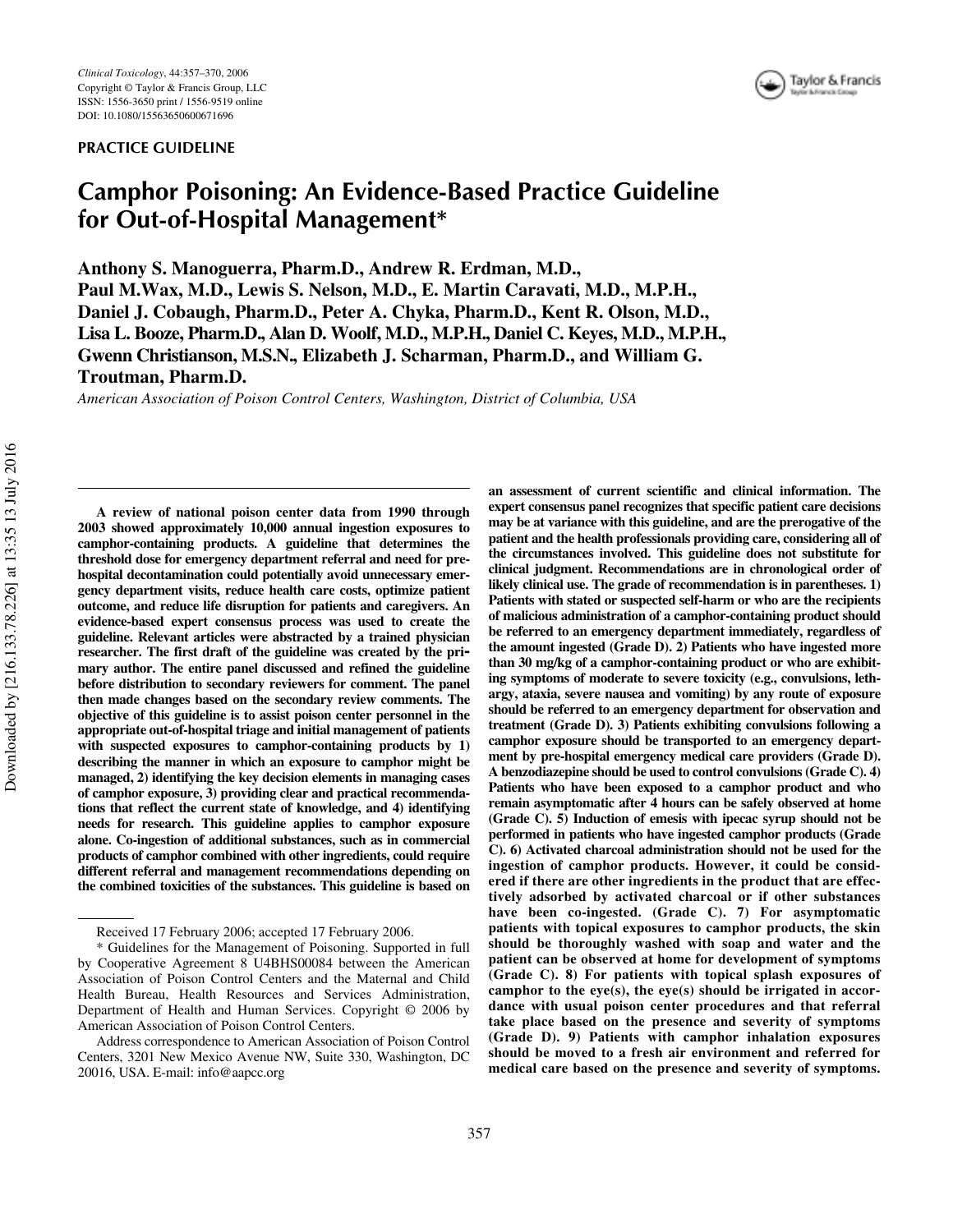**It is unlikely that symptoms will progress once the patient is removed from the exposure environment (Grade D).**

**Keywords** Camphor/poisoning; Poison control centers/standards; Practice guidelines

### **INTRODUCTION**

Camphor has been used historically as an aphrodisiac, contraceptive, abortifacient, analeptic, lactation suppressant, cardiac and central nervous system stimulant, cold remedy, muscle and joint liniment, substance of abuse, and rodent repellant (1). It was first produced by the distillation of the bark of the *Cinnamomum camphora* tree, but today is produced synthetically from turpentine. It has a characteristic, penetrating odor and a pungent, aromatic taste (2). The most common products involved in case reports of toxicity have been camphorated oil (20% camphor in cottonseed oil) and camphor spirits (10% camphor in alcohol or isopropyl alcohol). Following a large number of accidental ingestions by people mistaking camphorated oil for castor oil and through the dedicated efforts of pharmacist Carmine Varano (3–5), the Food and Drug Administration ruled in 1983 that camphorated oil could no longer be sold over-the-counter (OTC). As a result of this ruling and improvements in the medical management of patients poisoned with camphor, fatal poisoning cases are now rare. Currently, OTC camphor-containing products cannot exceed 11% camphor. However, cases of severe toxicity and convulsions are still reported to occur even with the lower concentration products that remain on the market. In addition to pharmaceutical products containing camphor, there are imported, non-FDA approved, ethnic remedies sold in the US that contain camphor in amounts greater than the 11% limit set by the FDA.

### **Camphor Poisoning**

The mechanism by which camphor produces toxicity is unknown. Absorption from the gastrointestinal tract occurs rapidly with detectable serum concentrations found within minutes after ingestion (6,7). Within 5–15 minutes, patients commonly complain of mucus membrane irritation, nausea, vomiting, and abdominal pain. Generalized tonic-clonic convulsions are often the first sign of significant toxicity and can occur soon after ingestion (8–11). Central nervous system depression is commonly seen, as are headache, dizziness, confusion, agitation, anxiety, hallucinations, myoclonus, and hyperreflexia (6,7,12–18). Death is usually the result of respiratory failure or convulsions (6,12,19,20).

Even when applied to the skin in large quantities, camphor has only rarely been reported to cause systemic poisoning resembling the effects seen with acute ingestion exposures (11,21,22).

Chronic oral administration of camphor has been reported to cause death (23), while chronic, low-dose, dermal exposure over many years was reported to cause granulomatous hepatitis in one case (24).

Camphor appears to readily cross the placenta. Fetal deaths, as well as uneventful deliveries, have been reported following camphor poisoning in the mother during the latter stages of pregnancy (7,25,26).

### **Camphor-containing Products**

Camphor is found in a variety of non-prescription products, either alone or in combination with other ingredients. It can also be purchased, particularly in shops providing alternative medications, as solid blocks of pure camphor. Table 1 provides a partial list of common camphor-containing products sold in the US. Pharmaceutical products currently on the market in the US have camphor concentrations ranging from 0.5% to 10.8%.

### **Definition of Terms**

Acute exposure is defined as a single exposure or multiple exposures occurring within a period of 8 hours. Chronic exposure is defined as multiple exposures occurring over a period of greater than 8 hours (27). The term out-of-hospital is defined as the period before a patient reaches a healthcare facility. A child is defined as a person less than 6 years of age.

When the mg/kg dose or a child's weight was not included in an article, the mg/kg dose was estimated by the use of pediatric growth charts (28). The 95th percentile weight was used for a particular age and sex. When the sex of the child was not stated, the weight for boys was used. This approach errs on the side of estimating a lower mg/kg dose. Estimated mg/kg doses are italicized whenever they are presented.

### **Intended Users of the Guideline**

The intended users of this guideline are personnel in US poison centers. This guideline has been developed for the conditions prevalent in the US. While the toxicity of camphor is not expected to vary in a clinically significant manner in other nations, the available forms of camphor and the out-of-hospital conditions could be much different. This guideline should not be extrapolated to other settings unless it has been determined that the conditions assumed in this guideline are present.

### **Objective of the Guideline**

The objective of this guideline is to assist poison center personnel in the appropriate out-of-hospital triage and initial management of patients with suspected exposures to camphorcontaining products by 1) describing the manner in which an exposure to camphor might be managed, 2) identifying the key decision elements in managing cases of camphor exposure, 3) providing clear and practical recommendations that reflect the current state of knowledge, and 4) identifying needs for research. This guideline applies to exposure to camphor alone. Co-ingestion of additional substances, such as in commercial products of camphor combined with other ingredients, could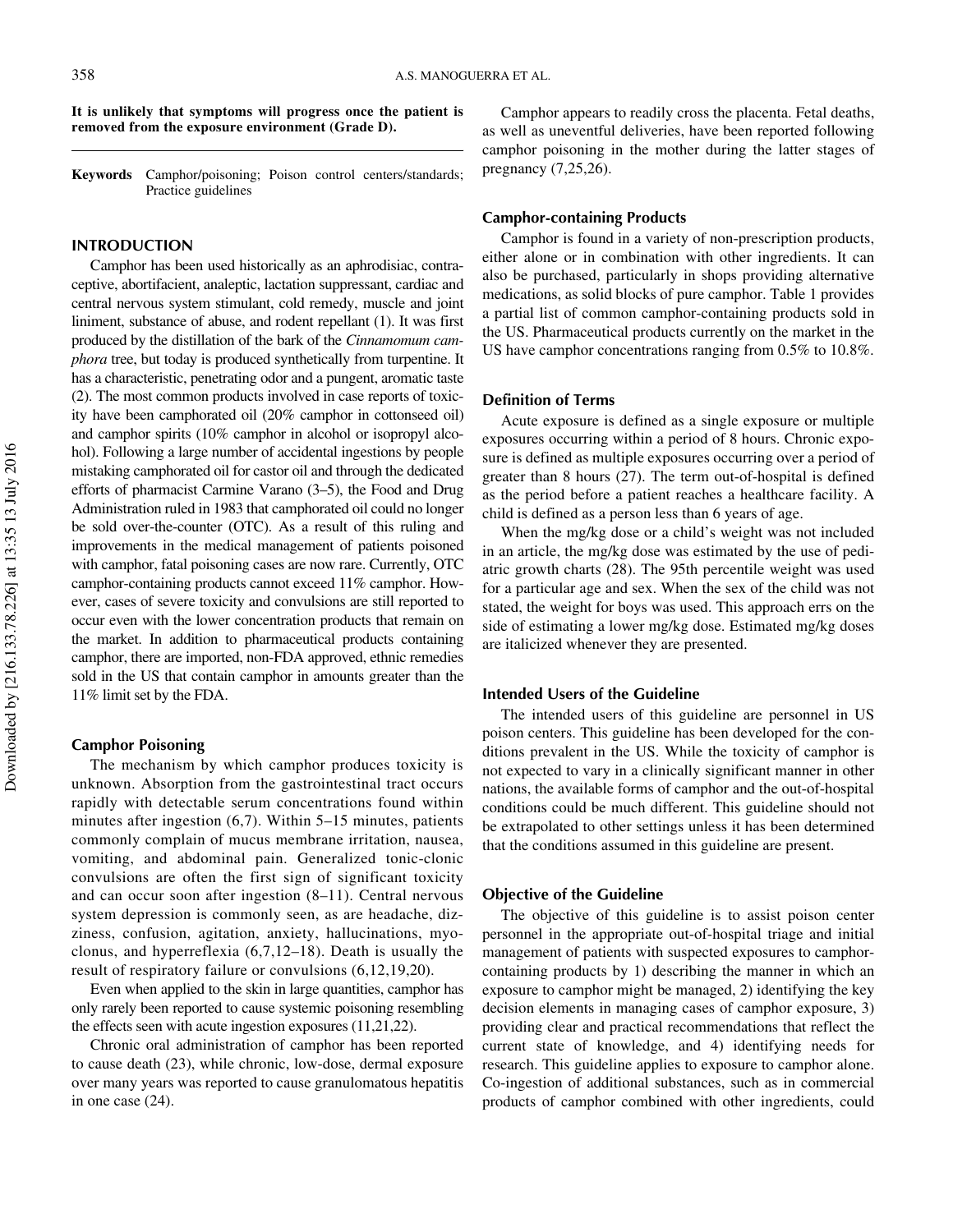| Product                                                         | Camphor concentration |                          | Other ingredients                       |  |
|-----------------------------------------------------------------|-----------------------|--------------------------|-----------------------------------------|--|
| Air Saloupas Topical Spray                                      | $3\%$                 | $30$ mg/mL               | menthol 3.2% methyl salicylate 1.75%    |  |
| Banalg                                                          | $2\%$                 | $20 \text{ mg/cm}^3$     | menthol 1% methyl salicylate 4.9%       |  |
| Bayer Muscle and Joint Cream                                    | $4\%$                 | $40 \text{ mg/cm}^3$     | menthol 10% methyl salicylate 30%       |  |
| BenGay Ultra Strength Cream                                     | $4\%$                 | $40 \text{ mg/cm}^3$     | menthol 10% methyl salicylate 30%       |  |
| Campho-Phenique Cold Sore Treatment<br>with Drying Action       | 10.8%                 | $108$ mg/mL              | phenol 4.7%                             |  |
| Campho-Phenique Pain Relieving<br>Antiseptic Gel                | 10.8%                 | $108$ mg/cm <sup>3</sup> | phenol 4.7%                             |  |
| Campho-Phenique Pain Relieving<br>Antiseptic Liquid             | 10.8%                 | $108$ mg/mL              | phenol 4.7%                             |  |
| Camphor Ice Skin Balm                                           | 2.5%                  | $25 \text{ mg/cm}^3$     |                                         |  |
| Camphor-Phenol Oral Rinse                                       | 10.8%                 | $108$ mg/mL              | phenol 4.7%                             |  |
| Flexall 454 Ultra Plus Muscle Rub Ultra<br>Strength Gel         | $4\%$                 | $40 \text{ mg/cm}^3$     | menthol 10% methyl salicylate 30%       |  |
| Flexall 454 Ultra Plus Pain Relieving Rub<br><b>Ultra Cream</b> | $4\%$                 | $40 \text{ mg/cm}^3$     | menthol 10% methyl salicylate 30%       |  |
| <b>Heet Liniment</b>                                            | 3.6%                  | 36 mg/mL                 | capsicum 0.025% methyl salicylate 15%   |  |
| Menthol Chest Rub - Schnucks                                    | 4.7%                  | $47 \text{ mg/cm}^3$     | menthol 2.6% eucalyptus oil 1.2%        |  |
| Mentholatum                                                     | 9%                    | 90 mg/cm <sup>3</sup>    | menthol $1.35\%$                        |  |
| Mentholatum Chest Rub for Kids                                  | 4.7%                  | $47 \text{ mg/cm}^3$     | menthol 2.6% eucalyptus Oil 1.2%        |  |
| Mentholatum Decongestant Analgesic                              | $9\%$                 | 90 mg/cm <sup>3</sup>    | menthol $1.3\%$                         |  |
| Nuevo Cream                                                     | 4.8%                  | $48 \text{ mg/cm}^3$     | phenol 2.6%                             |  |
| Panalgesic Gold Topical Liquid                                  | 3.1%                  | $31$ mg/mL               | menthol 1.25% methyl salicylate 55.01%  |  |
| Saloupas Transdermal Patch                                      | $26$ mg               |                          | menthol 120 mg methyl salicylate 132 mg |  |
| Sama Lotion                                                     | $0.5\%$               | 5 mg/mL                  | menthol 0.5%                            |  |
| TheraFlu Vapor Stick                                            | 4.8%                  | $48 \text{ mg/cm}^3$     | menthol 2.6%                            |  |
| Vicks VapoRub Cream                                             | 5.2%                  | $52 \text{ mg/cm}^3$     | eucalyptus oil 1.2%, menthol 2.6%       |  |
| Vicks VapoRub Ointment                                          | 4.8%                  | $48 \text{ mg/cm}^3$     | eucalyptus oil 1.2%, menthol 2.6%       |  |
| Vicks VapoSteam                                                 | 6.2%                  | $62$ mg/mL               |                                         |  |

TABLE 1 Selected camphor-containing products (75,76)

require different referral and management recommendations depending on the combined toxicities of the substances.

This guideline is based on an assessment of current scientific and clinical information. The expert consensus panel recognizes that specific patient care decisions may be at variance with this guideline and are the prerogative of the patient and the health professionals providing care, considering all of the circumstances involved. This guideline does not substitute for clinical judgment.

### **METHODOLOGY**

The methodology used for the preparation of this guideline was developed after reviewing the key elements of practice guidelines (29,30). An expert consensus panel was established to develop the guideline (Appendix 1). The American Association of Poison Control Centers (AAPCC), the American Academy of Clinical Toxicology (AACT), and the American College of Medical Toxicology (ACMT) appointed members of their organizations to serve as panel members. To serve on

the expert consensus panel, an individual had to have an exceptional record in clinical care and scientific research in toxicology, board certification as a clinical or medical toxicologist, significant US poison center experience, and be an opinion leader with broad esteem. Two specialists in poison information were included as full panel members to provide the viewpoint of the end-users of the guideline.

### **Literature Search**

The National Library of Medicine's PubMed database was searched (to November 2004) using camphor (poisoning) or camphor (toxicity) or camphor (adverse effects) as MeSH terms, all limited to humans. PubMed was also searched using camphor as a textword (title, abstract, MeSH term, CAS number), plus either poison\* or overdos\* or tox\* or intox\*, limited to humans. The latter process was repeated in International Pharmaceutical Abstracts (1970–November 2004, excluding abstracts of meeting presentations), Science Citation Index (1977–November 2004), Database of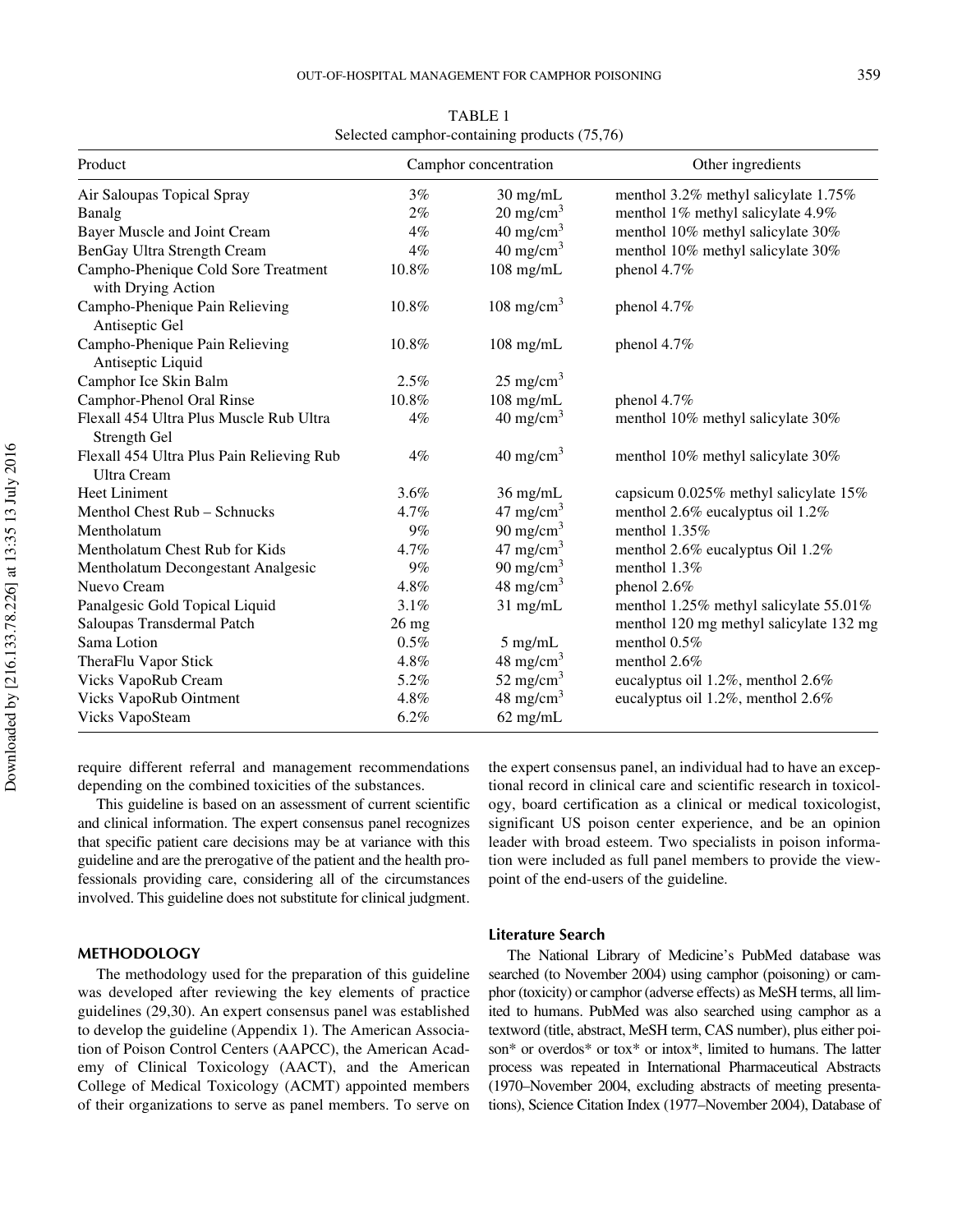Abstracts of Reviews of Effects (accessed November 2004), Cochrane Database of Systematic Reviews (accessed November 2004), and Cochrane Central Register of Controlled Trials (accessed November 2004). Reactions (1980–November 2004), the camphor poisoning management in Poisindex (31), and the bibliographies of recovered articles were reviewed to identify previously undiscovered articles. Furthermore, North American Congress of Clinical Toxicology abstracts published in the Journal of Toxicology-Clinical Toxicology (1995–2004) were reviewed for original human data. The camphor chapter bibliographies in five major toxicology textbooks were reviewed for citations of additional articles with original human data (32–36). US poison control centers were invited to submit their current guidelines for the management of camphor exposures. Finally, The Toxic Exposure Surveillance System (TESS) maintained by the American Association of Poison Control Centers was searched for deaths resulting from camphor poisoning (37). These cases were abstracted for use by the panel.

### **Article Selection**

The recovered citations were entered into an EndNote library and duplicate entries were eliminated. The abstracts of the remaining articles were reviewed, looking specifically for those that dealt with estimations of mg/kg, or ingested doses with or without subsequent signs or symptoms, time to onset of symptoms, and management techniques that might be suitable for out-of-hospital use (e.g., gastrointestinal decontamination). Articles excluded were those that did not meet any of the preceding criteria, did not add new data (e.g., some reviews, editorials), or that exclusively described inpatient-only procedures (e.g., whole bowel irrigation).

### **Data Extraction**

All articles that were retrieved from the search were reviewed by a single abstractor. Each article was assigned a level of evidence score from 1 to 6 using a rating scheme based on that of the Centre for Evidence-based Medicine at Oxford University (Appendix 2). Single case reports were classified along with case series as level 4. The complete paper was then reviewed for original human data regarding the toxic effects of camphor or original human data directly relevant to the out-ofhospital management of patients with camphor poisoning. Relevant data (e.g., dose of camphor, resultant effects, time to onset of effects, therapeutic interventions or decontamination measures given, efficacy or results of any interventions, and overall patient outcome) were compiled into a table and a brief summary description of each article was written. This full evidence table is available at http://www.aapcc.org/DiscGuidelines/Guidelines%20Tables/Camphor%20evidence%20table.pdf. The completed table of all abstracted articles was then forwarded to the panel members for review and consideration in developing the guideline. Every attempt was made to locate significant foreign language articles and have their crucial

information extracted, translated, and tabulated. Copies of all of the articles were made available for reading by the panel members on a secure AAPCC website.

### **Guideline Writing and Review**

A guideline draft was prepared by the primary author (listed first). The draft was submitted to the expert consensus panel for comment. Using a modified Delphi process, comments from the expert consensus panel members were collected, copied into a table of comments, and submitted to the primary author for response. The primary author responded to each comment in the table and, when appropriate, the guideline draft was modified to incorporate changes suggested by the panel. The revised guideline draft was again reviewed by the panel and, if there was no strong objection by any panelist to any of the changes made by the primary author, the draft was prepared for the external review process. External review of the second draft was conducted by distributing it electronically to AAPCC, AACT, ACMT members, and the secondary review panel. The secondary review panel consisted of representatives from the federal government, public health, emergency services, pediatrics, pharmacy practice, and consumer organizations (Appendix 3). Comments were submitted via a discussion thread on the AAPCC web site or privately through e-mail communication to AAPCC staff. All submitted comments were stripped of any information that would identify their sources, copied into a table of comments, and reviewed by the expert consensus panel and the primary author. The primary author responded to each comment in the table, and his responses and subsequent changes in the guideline were reviewed and accepted by the panel. Following a meeting of the expert consensus panel, the final revision of the guideline was prepared.

### **EVALUATION OF EVIDENCE ON THE TOXIC DOSE OF CAMPHOR**

### **Limitations**

While there were some published data suggesting a general toxic threshold dose range for camphor, the data suffered from a number of limitations, including the following:

- 1. Understandably, there were no prospective studies that specifically investigated the toxic dose threshold for camphor.
- 2. The published data existing for camphor are almost entirely case reports and suffer from all of the usual problems attributed to case report data, including incomplete patient information and unconfirmed exposure to the toxin.
- 3. The bulk of the literature on camphor was published prior to 1970. Many of the case reports are from the early part of the 20th century and do not provide the same level of information that is considered standard for case reports published in the recent literature.
- 4. Only a small number of articles contained any toxic threshold or dose-effect information.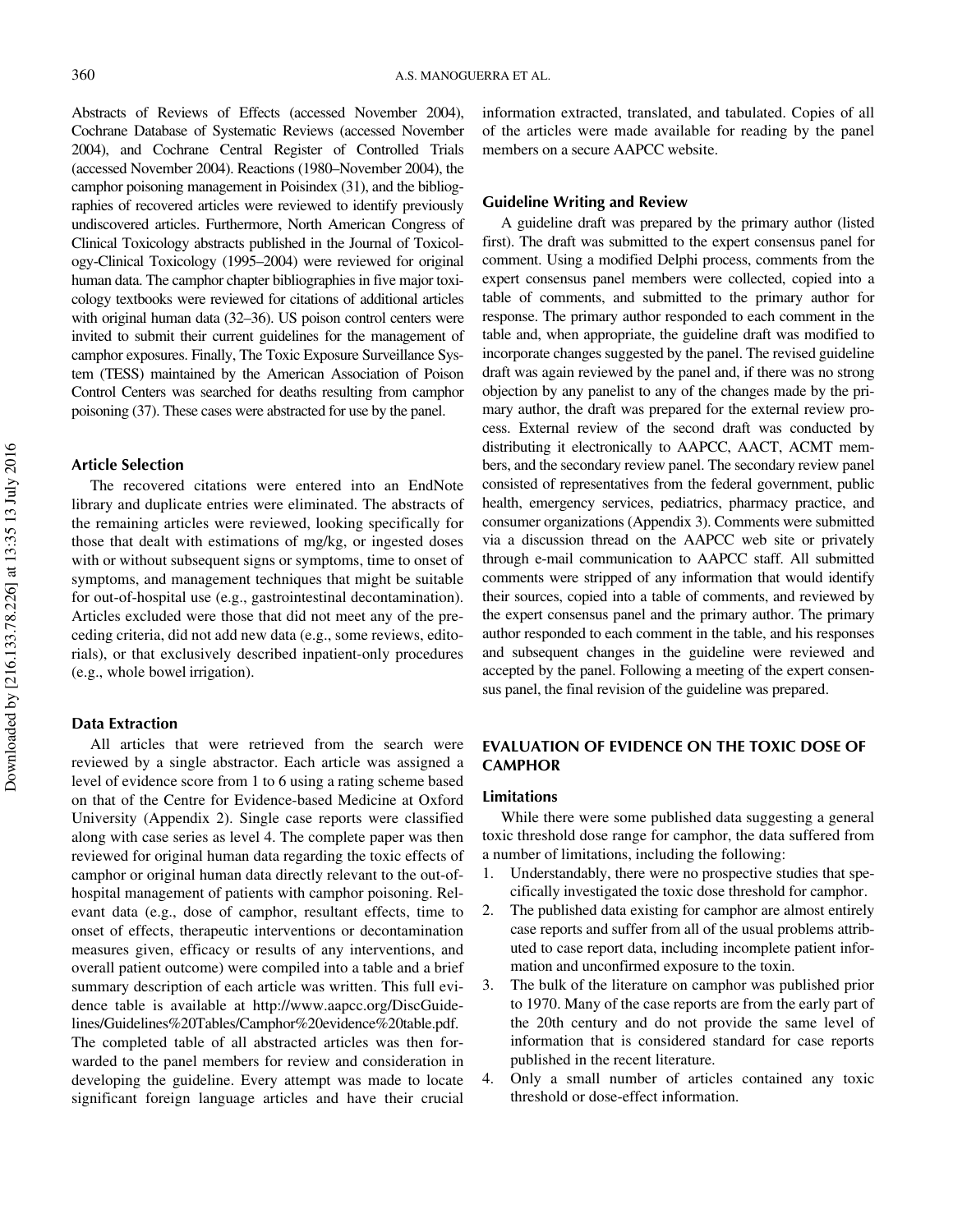- 5. Even when such information was presented in an article, there were often questions regarding the accuracy of the dose estimate due to inherent uncertainties in the history, differences in camphor content between products, and sometimes uncertainty with the report itself (e.g., confusion between the total product ingested or total camphor ingested, use of ambiguous or outdated language).
- 6. Dose-effect information was often confounded by the presence of co-exposures, differences in decontamination or treatment measures, and concurrent medical conditions that could have altered the clinical presentation or outcome.
- 7. It was difficult, if not impossible, to account for inter-individual differences in age, weight, underlying health condition, or other factors that might affect camphor's toxicokinetics and toxicodynamics.
- 8. Among larger case series, many of the patients remained asymptomatic; doses and/or effects were typically reported as ranges, percentages, or means for the cases so that individual doses resulting in specific effects could not be determined.
- 9. In the few available prospective trials of therapeutic use of camphor, camphor was generally administered in small doses or by routes that are not expected to occur in the setting of a poisoning.
- 10. The basic premise upon which the recommendations are based is that all camphor products have similar bioavailability characteristics irrespective of the formulation and that the amount of camphor in a product is the primary determinant in the potential for toxicity. This is an assumption for which there are no data, for or against, in the literature. This might not be a valid assumption and formulation could be a factor in observed differences in toxicity.

### **Current Poison Control Center Practices**

Following a request to all AAPCC member poison centers in early 2005, seven poison centers provided copies of guidelines on camphor. These are summarized in Table 2. There was no consensus among the poison centers that responded with referral thresholds ranging from 15 to 30 mg/kg. Seven other poison centers indicated that they did not have guidelines for camphor.

### **Review of TESS Mortality Data**

A review of TESS data from 1990 through 2003 showed approximately 10,000 annual ingestion exposures to camphorcontaining products. Annually, approximately 70–90 exposures progress to moderate outcomes and 10–15 exposures develop into severe outcomes (38).

From 1990 to 2003 (37), there were three fatal cases involving combination camphor-containing products. One was a 51-year-old who intentionally abused a camphor product that also contained methyl salicylate; the second was a 27-year-old patient who committed suicide; and the third was a 5-year-old, morbidly obese boy who was given a camphor and menthol cream mixed in tea for treatment of a viral syndrome. The contribution of camphor to the outcome in each case cannot be evaluated. There were no fatal reports from acute or chronic unintentional exposures to camphor products (38).

#### **Review of Textbooks**

A review of camphor poisoning chapters in commonly used toxicology textbooks revealed variation in their recommendations. None of them made recommendations for doses that require referral to a healthcare facility. Two chapters stated that significant toxicity has not been reported at doses less than 30 mg/kg (33,36), two stated that the toxic dose in children is greater than 1 g (34,35), and one chapter provided no estimate of a toxic or referral dose (32).

Poisindex, a computerized toxicology reference used by poison centers, suggested that all patients who have ingested more than 30 mg/kg of camphor be referred to a medical facility (31).

### **Acute Camphor Ingestions in Patients Less Than 6 Years of Age**

#### *Camphor (solid)*

In a case report from 1887, the ingestion of a bite of solid camphor (estimated by the author at 30 grains or 1950 mg of

| Poison Center | Pediatric referral dose                               | Adult referral dose                                    | Follow-up time  | Observation in emergency<br>department for asymptomatic patients |
|---------------|-------------------------------------------------------|--------------------------------------------------------|-----------------|------------------------------------------------------------------|
|               | $>$ 20 mg/kg or $>$ 500 mg<br>total whichever is less | $>$ 20 mg/kg or $>$ 1000 mg<br>total whichever is less | 2 <sub>hr</sub> | 6 hr                                                             |
| 2             | $>500$ mg                                             |                                                        | 2 <sub>hr</sub> | 4 <sup>hr</sup>                                                  |
| 3             | $\geq$ 15 mg/kg                                       |                                                        |                 | 4 <sup>hr</sup>                                                  |
| 4             | $\geq$ 30 mg/kg                                       |                                                        |                 |                                                                  |
| 5             | $\geq$ 30 mg/kg or $\geq$ 500 mg<br>whichever is less |                                                        |                 |                                                                  |
| 6             | $>30$ mg/kg                                           |                                                        | 1 <sub>hr</sub> |                                                                  |
| 7             | $\geq$ 25 mg/kg                                       |                                                        |                 |                                                                  |

TABLE 2 Summary of poison center guidelines, March 2005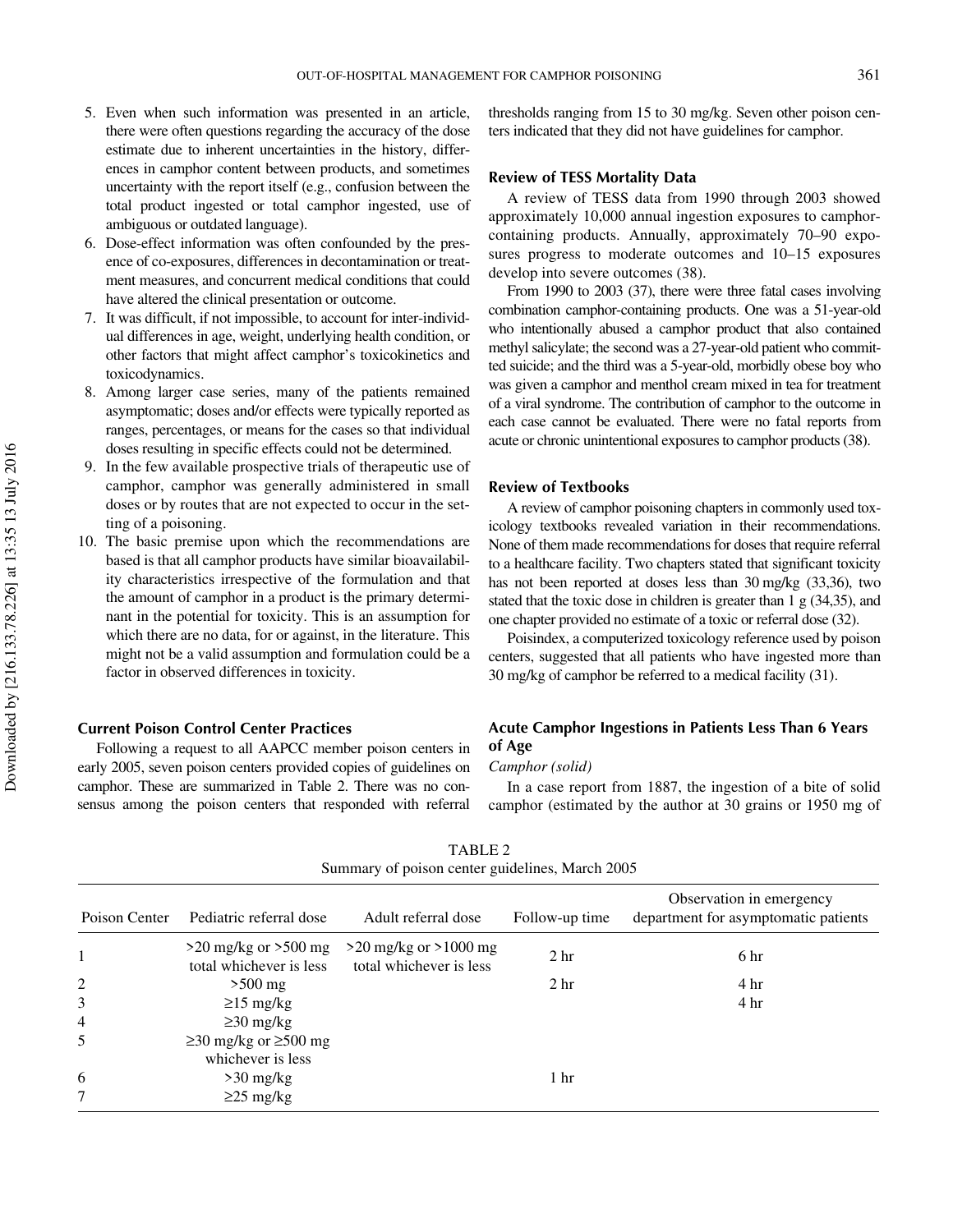camphor–*116 mg/kg*) resulted in the death of a 34-month-old child. The child developed coma and convulsions at an unreported time after ingestion and died approximately 18 hours after ingestion (19). In another case, a 4-year-old girl reportedly ingested an unknown number of camphor "rocks" that had been placed under her pillow. She developed vomiting, convulsions, coma, bradycardia, and mydriasis (39).

### *Camphor Tincture (alcoholic solution of camphor)*

In a case report from 1887 (level 4), a 2-year-old child died after ingesting a compounded solution of 15 grains (975 mg) of camphor dissolved in each dram (3.7 mL) of 60% alcohol. The author estimated that the child ingested approximately 15 grains (975 mg or *64 mg/kg*) of camphor. Immediately after ingesting the solution, the child complained of a burning sensation in the throat. At 30 minutes after ingestion, the child lost consciousness and then developed convulsions. Death occurred at approximately 4 hours after ingestion (40).

### *Campho-Phenique*

Campho-Phenique is a 10.8% camphor product that also contains phenol 4.7%. There were two level 4 case reports of toxicity in patients less than 6 year of age after acute Campho-Phenique ingestions. In one case, the ingestion of 1–2 teaspoonfuls (equivalent to 0.5–1 g of camphor or *34–68 mg/kg*) by a 2-year-old girl resulted in mild toxicity manifested as spontaneous emesis (6). In the other case, ingestion of approximately 9.5 mL by a 2-year-old boy (estimated at 1050 mg or *68 mg/kg*) resulted in severe toxicity with coma and convulsions. However, the product had also been previously applied to the child's canker sores (41). As this is a combination product composed of camphor and phenol, the relative contribution of each ingredient to the toxic effects reported cannot be determined.

### *Camphorated Oil*

There were a number of articles related to camphorated oil (20% solution of camphor in cottonseed oil) ingestion in patients less than 6 years of age. Among those with dose-effect information, were three level 4 case series (8,15,42) and 14 individual cases reported in nine level 4 articles (12,20,43–49). In several cases, ingestion of 5 mL of camphorated oil was associated with severe toxicity, including death, in children ranging from 3 weeks to 4 years of age (15,43,45–47,49). A 5-mL dose represents approximately 1000 mg camphor (*50–225 mg/kg*).

### *Vicks VapoRub Ointment*

There were two level 4 articles reporting three cases with data on dose-toxicity relationships for Vicks VapoRub Ointment, a product containing 4.8% camphor (6,50). Between them, the lowest dose associated with severe toxicity was an ingestion of approximately 1 tablespoonful (equivalent to 0.7 g camphor–*41 mg/kg*) by a 3-year-old girl who developed vomiting, confusion, and convulsions (6).

#### *Unspecified Camphor Products*

An abstract (level 6) briefly described a prospective study of 82 patients (ages not specified) who were reported to a poison center after ingesting Campho-Phenique, Vicks VapoRub, or Vicks VapoSteam during a 1-year period. The lowest dose resulting in convulsions was an ingestion of 124 mg/kg of camphor, but the exact product was not specified. Eight other patients in this study developed symptoms but the doses ingested were not reported (51). There was a level 4 retrospective review describing 182 cases of camphor product exposure reported to two poison centers over a 3-year period. The ages of the patients and the exact products involved were not specified. In this review, all patients ingesting less than 2 mg/kg remained asymptomatic. Ingestion of as little as 5 mg/kg resulted in minor symptoms and ingestion of as little as 59 mg/kg resulted in major symptoms (52).

### **Chronic Camphor Ingestions in Patients Less Than 6 Years of Age**

There was a level 4 case report with information on a dosetoxicity relationship for chronic camphor exposures in patients less than 6 years of age. In this case, a 6-month-old boy died after being given dropperful quantities of camphor in a home remedy containing whiskey daily over the course of 5 months for a total dose of 24.5 g (3000 mg/kg). Postmortem examination revealed diffuse edema in the brain with neuronal degeneration and necrosis, as well as hepatomegaly with fatty infiltration of the liver and hepatocellular necrosis (52).

### **Dermal or Inhalation Exposures in Patients Less Than 6 Years of Age**

### *Camphor Spirits Dermal Exposure and Camphorated Vaporizer Solution Inhalation*

A level 4 case report described a 15-month-old boy child who crawled through a puddle of spilled camphor spirits. He developed ataxia followed by generalized convulsions that persisted for 2 days despite phenobarbital administration. He had no further convulsions until 1 year later when he was exposed to a 4.8% camphorated vaporizer solution to relieve the symptoms of an acute upper respiratory illness. He developed a single, generalized major motor convulsion. He received phenobarbital, which was discontinued after 5 years with no further convulsions (11).

### *Vicks VapoRub Ointment*

There was a level 4 case report in which a malnourished 2-month-old girl developed serum transaminase elevations after application of the 4.8% camphor product to her chest and neck three times a day for 5 days (53).

### *Camphorated Oil*

A level 4 case report described a 25-month-old boy with an upper respiratory illness who developed delirium, visual hallucinations, and urinary incontinence after his chest was "soaked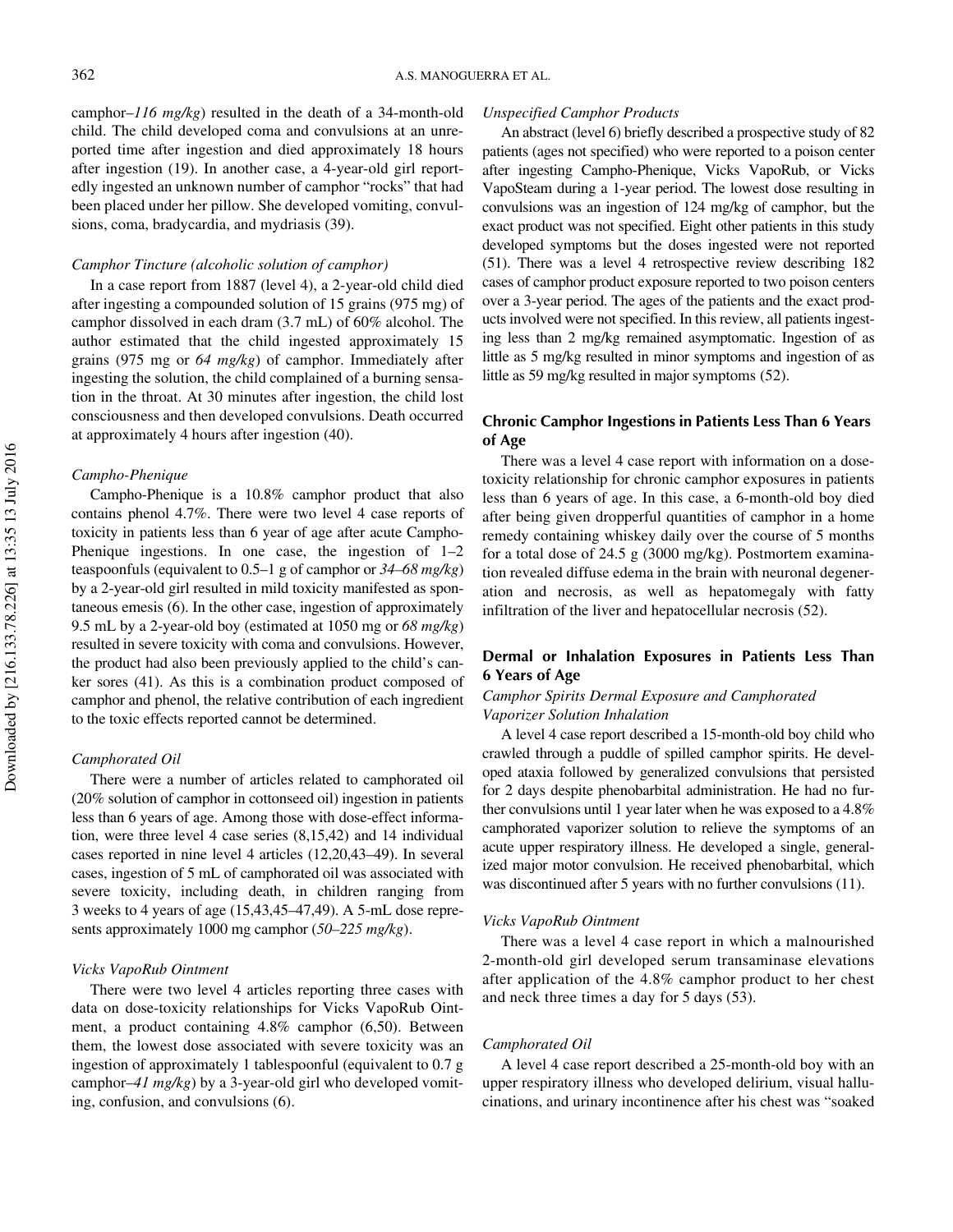in" more than 1 ounce of camphorated oil for 80 hours. The product contained 6.4 g camphor per ounce (21).

#### *Unspecified Camphor Product*

Joly et al. (22) described a 9-month-old girl with a 20% body surface area scald burn who was treated with dermal application of a camphorated dressing (9.6 g camphor/100 g dressing) for 24 hours and developed severe toxicity, including convulsions (level 4). They estimated that she had been exposed to 15 g camphor.

### **Acute Camphor Ingestions in Patients 6 Years of Age or Older**

### *Camphor (solid)*

There were four cases of solid camphor ingestion reported in three articles (17,54,55). Toxicity, characterized by hallucinations, agitation, anxiety and tachycardia occurred in two young adult men following the ingestion of 6–10 g (17). A 16-year-old pregnant girl developed nausea, dizziness, cramping, and shortness of breath following the ingestion of 30 g of camphor dissolved in red wine as an abortifacient (55). The lowest dose associated with severe toxicity with convulsions was 3 drams of camphor. The article did not specify the dram from which system of measurement (54). If the dram was the avoirdupois dram (1.77185 g/dram) the dose was 5.2 g; if the dram was the apothecary dram (3.88793 g/dram), the dose was 12 g.

#### *Campho-Phenique*

Ingestion of 44 mL Campho-Phenique (4.75 g or 68 mg/kg of camphor) by a 20-year-old man resulted in severe toxicity with grand mal seizures (level 4) (56).

### *Camphor Liniment*

Camphor liniment was a 20% w/w camphor formulation in either cottonseed oil or arachis oil. Two level 4 articles had individual case data (13,57) that provided limited information on dose-toxicity relationships. In one case report, the author estimated that a 35-year-old man took 18–20 grains (1170–1300 mg) of camphor following the ingestion of "a good big teaspoonful" of camphor liniment, which resulted in delirium and convulsions (57). In the other case, a patient was administered 45 mL of camphor liniment orally (approximately 9 g camphor). He developed an oral and esophageal burning sensation, followed by vomiting, convulsions, and coma. He made a full recovery (13).

### *Camphorated Oil*

Several articles described ingestions of camphorated oil by patients 6 years of age and older. Among those with dose-effect information was a level 4 retrospective review (41), a brief level 4 composite case series (8), and 23 individual cases reported in 16 level 4 articles (7,9,10,12,14,25,26,48,58–65). The smallest dose of camphorated oil associated with toxicity was 0.5 teaspoonful (500 mg or *18.5 mg/kg*), which caused mild toxicity in a 6-yearold boy with mumps (48). The lowest dose associated with severe toxicity was 1–1.5 teaspoonful (1000–1500 mg), a dose that caused convulsions in a number of children aged 4–10 years (9). The lowest dose causing toxicity in an adult was 12 mL, which resulted in convulsions in a 22-year-old man (42).

#### *Camphor Spirits*

There was a level 4 case report of a 54-year-old woman who ingested an unknown amount, but no more than 200 mL, of camphor spirits and developed coma, respiratory depression, and convulsions (18).

### *Unspecified Camphor Products and Patient Ages*

A level 6 abstract briefly described 82 patients (ages not specified) who were reported to one poison center over a 1-year period after ingesting Campho-Phenique, Vicks VapoRub, or Vicks VapoSteam. The lowest dose resulting in convulsions was an ingestion of 124 mg/kg, but the product was not specified. Eight other patients in this study developed symptoms but their ingestion doses were also not reported (51).

There was a single level 4 review of 182 cases of camphor exposure reported to two poison centers over a 3-year period. Patient ages and specific camphor products were not mentioned. In this review, all patients ingesting less than 2 mg/kg remained asymptomatic. Ingestion of as little as 5 mg/kg resulted in minor symptoms, and ingestion of as little as 59 mg/ kg resulted in major symptoms (52).

### **Chronic Camphor Exposures in Patients 6 Years of Age or Older**

#### *Camphor in Oil*

A level 4 retrospective case series provided information on the dose-toxicity relationship with chronic administration of camphor in oil. In this study, 80 postpartum women were treated for breast engorgement with intramuscular injections of camphor dissolved in oil at a dosage of 3.0 grains (195 mg) the first day, followed by 1.5 grains (97 mg) each day for 3 days (total dose administered 486 mg). With this regimen, one patient developed nausea and vomiting (66).

### **Dermal or Inhalation Exposures in Patients 6 Years of Age or Older**

### *Camphor Fumes*

Gronka et al. (67) published a prospective survey (level 4) of workers at a camphor packaging facility who were exposed to air concentrations of camphor greater than 2 ppm  $(2 \text{ mg/m}^3)$ . These concentrations produced mild to moderate symptoms described as eye, nose, and throat irritation. For reference, the National Institute for Occupational Safety and Health Recommended Exposure Limit Time Weighted Average (NIOSH REL TWA) is 2 mg/m<sup>3</sup> (68), the Occupational Safety and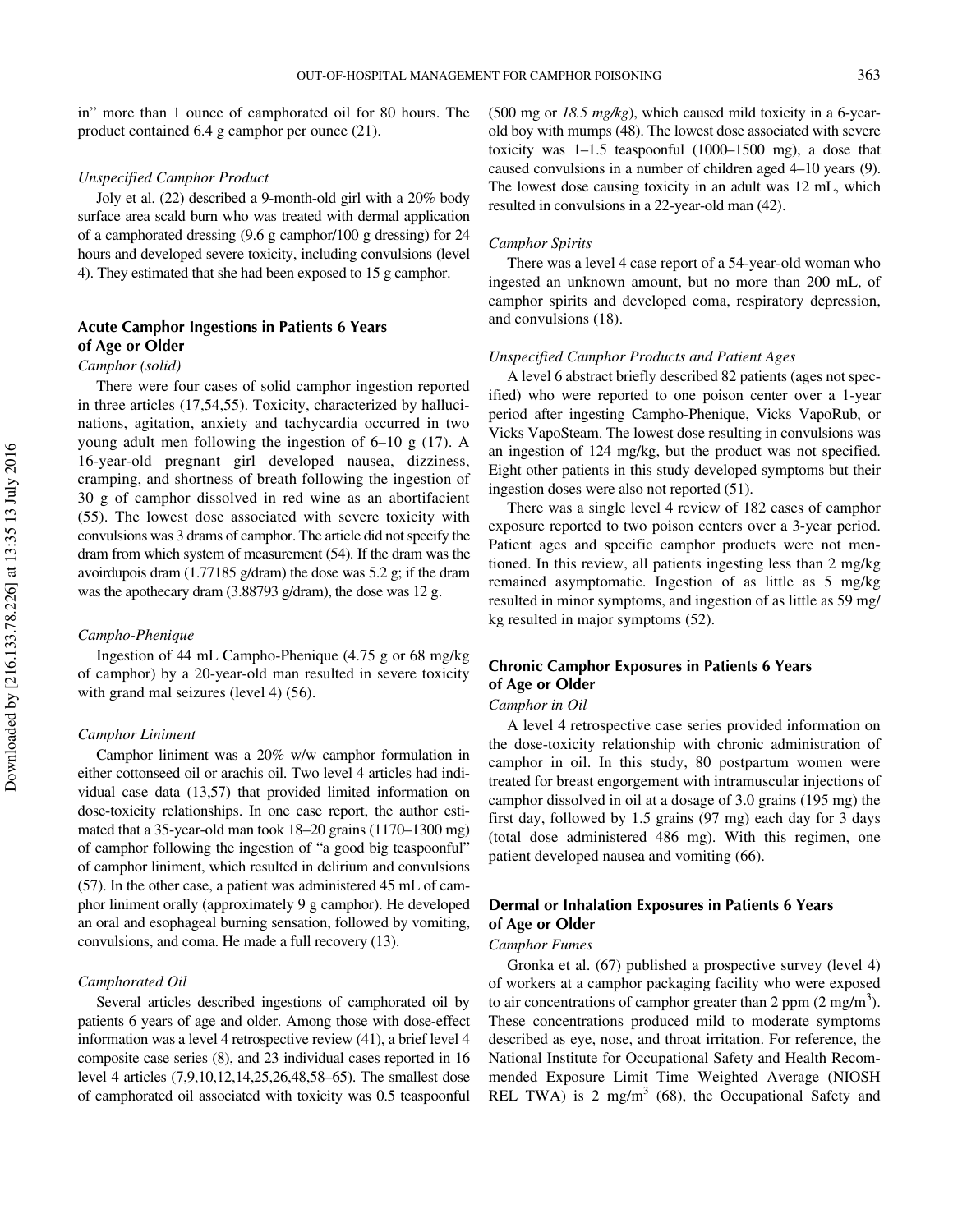Health Administration Permissible Exposure Limit Time Weighted Average (OSHA PEL TWA) is 2 mg/m<sup>3</sup>, and the Immediately Dangerous to Life and Health (IDLH) level is 200  $mg/m<sup>3</sup>$  (69).

### *Vicks Inhaler*

A 48-year-old woman developed severe toxicity with convulsions after using a Vicks Inhaler (containing L-desoxyephedrine, menthol, camphor, and pine oil in unspecified amounts) every 30 minutes for approximately 8 hours (level 4). She had also ingested by way of nasal instillation approximately 3.75 mL of Vicks Va-Tro-Nol nasal drops (containing menthol, eucalyptol, camphor, ephedrine, and methyl salicylate in unspecified amounts) in the hour before developing symptoms (16).

### *Vicks VapoRub Ointment*

There was a level 6 abstract of a case report in which a 72-year-old woman developed granulomatous hepatitis following the repeated dermal application of five containers of Vicks VapoRub Ointment over a 5-year period. Following discontinuation of the product, she improved and the problem appeared to be resolving at the time of the report (24).

#### *Camphor/Menthol/Methyl Salicylate Patch*

In a level 1b prospective volunteer study, 24 healthy adult male and female volunteers were randomly assigned to one of three dosage groups: 2, 4, or 8 Satogesic Medicated Adhesive Patches. Each patch contained 46.8 mg camphor, 37.44 mg menthol, and 74.88 mg methyl salicylate. Blood samples were drawn at regular intervals. The study found that at these doses and with this dosage form, dermal absorption of camphor was low (70).

### **EVALUATION OF EVIDENCE FOR ONSET OF EFFECT**

All articles reporting toxicity were searched for evidence documenting or estimating a time of onset of effect. The vast majority of articles reported times of presentation to healthcare facilities but not times of symptom onset, which might have occurred much earlier. Thus, in most cases, it was only possible to establish an upper limit for time to symptom onset. In the few reports with exact times of onset reported, mild or more localized and nonspecific symptoms might have been missed in the history or omitted by the authors. Onset after chronic exposures is not discussed since most chronic poisonings are likely to come to the attention of the poison center long after symptom onset.

### **Onset of Effects after Acute Ingestions**

There did not appear to be any difference in onset of symptoms after ingestion between different camphor products. Therefore, all camphor products are considered together. The onset of symptoms was rapid in the vast majority of cases. In many cases, the first symptoms reflected direct gastrointestinal or mucous membrane irritation and occurred within 20 minutes

(6,10,13,47,64). There were numerous examples of severe symptoms, such as convulsions or coma, developing 30–60 minutes after ingestion, often without warning or prior effects (12,24,41,56,58,63,71).

Occasionally, toxic effects did not arise until hours after ingestion. In one case report, an adult developed convulsions and coma 6 hours after ingesting camphorated oil. The authors did not state if any other symptoms were present prior to that time (62). In another case report, a 4-year-old girl developed convulsions 9 hours after ingesting Vicks VapoRub Ointment. However, she had been found in bed lying in her vomitus at approximately 5 hours after the estimated time of ingestion; the time of onset of the first symptoms is unknown (50). In a case series of 19 patients (level 4), the onset of effects occurred up to 125 minutes after ingestion (15). A 3-week-old infant died suddenly and unpredictably of a cyanotic attack 43 hours after ingesting 1 teaspoonful of camphorated oil. However, this infant also had a concurrent respiratory illness and had appeared cyanotic and very ill within 1 hour after being given the camphorated oil (45). These delayed cases are rare and in one 3-year, level 3b retrospective review of 182 camphor exposures, no patient developed symptoms more than 6 hours after ingestion (52).

It should also be noted that many patients with toxicity continued to deteriorate after symptom onset, hospital presentation, and/or decontamination, usually over the course of several hours (7,12,20,40,47,49,50). Most patients without complications recovered within 24 hours.

### **Onset of Systemic Effects after Dermal Exposures**

There were no cases reviewed in which toxicity was documented to occur after the product had been adequately removed from the skin. In two case reports, dermal exposures led to symptom development after 24–48 hours of apparently continuous exposure (11,22).

### **EVALUATION OF EVIDENCE FOR OUT-OF-HOSPITAL TREATMENT**

### **Gastrointestinal Decontamination**

There were a number of different gastrointestinal decontamination measures used in case reports, including activated charcoal, ipecac syrup, gastric lavage, salt water, mustard water, milk, magnesium sulfate, castor oil, and various other emetics, cathartics, adsorptives, or evacuants. All of these measures had too little evidence to allow comment on their efficacy.

Dean et al. (72) demonstrated in a rat model that activated charcoal in a ratio of 2:1 did not reduce the gastrointestinal absorption of camphor.

### **Anticonvulsants**

There were a number of anecdotal reports describing temporal improvement in convulsions, agitation, or excessive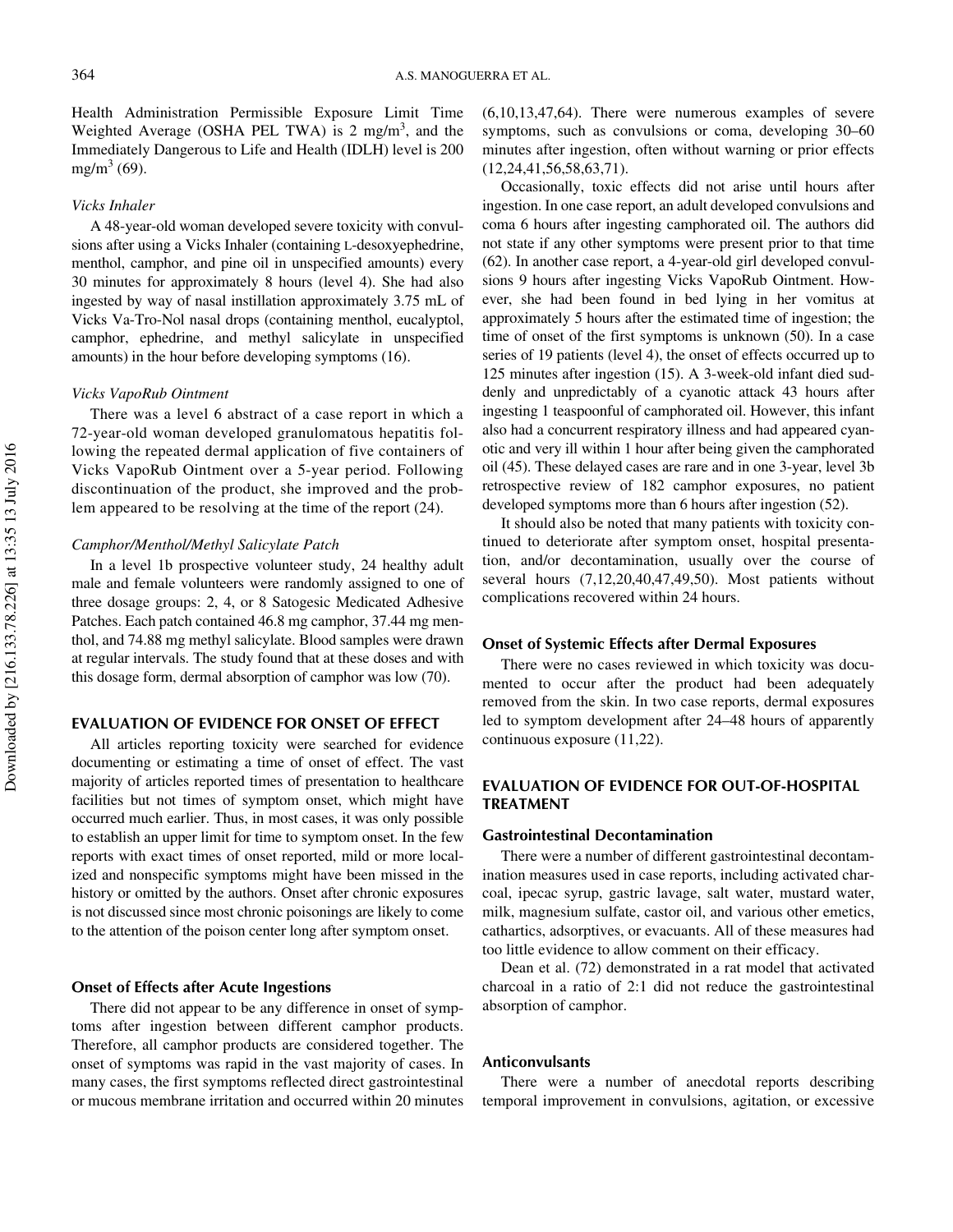neuromuscular activity in patients with camphor toxicity after the administration of benzodiazepines or barbiturates (6,7,9,14,16–18,22,25,26,48–50,60,62,63,73,74). There was a single report of some improvement after phenytoin administration (62). In many of these reports, other treatment measures were given concurrently with the anticonvulsants and could have also had a beneficial effect. Improvement might also have coincided with the natural course of the toxicity. It is, therefore, difficult to derive a meaningful conclusion from these reports. In addition, there were reports of respiratory depression following sedative-hypnotic administration to patients with camphor toxicity (49,73).

### **CONCLUSIONS**

The expert consensus panel chose to emphasize the importance of information that would be needed in order to make a triage decision for a patient exposed to a camphor-containing product. These variables include the patient's intent, the time of the exposure, the patient's symptoms or underlying medical condition(s), the dose and formulation of the specific product involved, and other co-exposures. As many camphor-containing products are combinations of multiple ingredients, the specialist must take each ingredient into consideration when evaluating a patient's exposure. The expert consensus panel agreed that in each case, the judgment of the specialist in poison information or the poison center medical director might override any specific recommendation from this guideline.

#### **Patient Intent**

The expert consensus panel concluded that all patients with suicidal intent or in whom a malicious exposure is suspected (e.g., child abuse or neglect) should be expeditiously transported to an emergency department. Patients without these characteristics are candidates for consideration of out-of-hospital management of their exposure.

#### **Dose and Formulation Taken**

The expert consensus panel concluded that the camphor content of the product appears to be a major factor in the toxicity of a specific formulation. Therefore, one of the first steps in assessing an exposure to a camphor-containing product should be to calculate the approximate quantity of camphor to which the victim was exposed. Severe toxicity with convulsions in adults was estimated to occur at approximately 34 mg/kg (42). An estimated dose of 41 mg/kg is the lowest reported dose causing severe toxicity with convulsions in a child less than 6 years of age (6). The evidence, however, provides little information upon which to establish the minimum toxic dose of camphor, as most reported cases were exposed to large quantities of camphor and only a few case reports included dosage information. In the only retrospective review, which reported 182 cases of camphor exposure reported to two poison centers

over a 3-year period (52), all patients ingesting less than 2 mg/ kg remained asymptomatic while ingestion of as little as 5 mg/ kg resulted in minor symptoms and ingestion of as little as 59 mg/kg resulted in major effects. From all of this evidence, the panel decided to set the dose for which referral to an emergency department should occur at 30 mg/kg. The following are examples of referral doses of common products for a 10-kg child using the 30 mg/kg dose:

Campho-Phenique (108 mg camphor/mL) 2.8 mL

Vicks VapoRub Ointment (48 mg camphor/cm<sup>3</sup>)  $6.4 \text{ cm}^3$ BenGay Ultra Strength Cream (40 mg camphor/cm $3$ ) 7.6 cm $^3$ 

### **Time to Onset of Effects**

The expert consensus panel concluded that the onset of symptoms is rapid following camphor ingestion, with most patients exhibiting symptoms within minutes of exposure. Convulsions could occur as early as 30 minutes following ingestion. The panel also concluded that patients who are asymptomatic at 4 hours are unlikely to develop toxicity.

### **Topical Dermal Exposures**

As there were no cases of topical exposure to camphor that progressed following removal of the product from the skin, the expert consensus panel concluded that in asymptomatic cases of topical exposure, the skin should be thoroughly washed with soap and water and the patient observed at home for signs and symptoms of toxicity. Symptomatic patients should be referred to healthcare facilities as determined by the severity of their symptoms. Once the skin has been thoroughly washed it is unlikely that the symptoms will progress.

#### **Topical Eye Exposures**

There is no information published on the effects of topical eye exposures to camphor. The expert consensus panel concluded that patients with these exposures should have their eye(s) irrigated in accordance with usual poison center procedures and referred as symptoms require.

### **Inhalation Exposures**

The expert consensus panel concluded that there is little information upon which to base a recommendation relative to inhalation exposures to camphor. The panel concluded that patients with inhalation exposures should be moved to a fresh air environment and referral to a healthcare facility should occur based on the presence and severity of symptoms.

### **Potential Out-of-Hospital Management**

The expert consensus panel concluded that, in addition to standard supportive care normally provided by prehospital personnel, convulsions induced by a toxic dose of camphor should be managed with adequate doses of a benzodiazepine.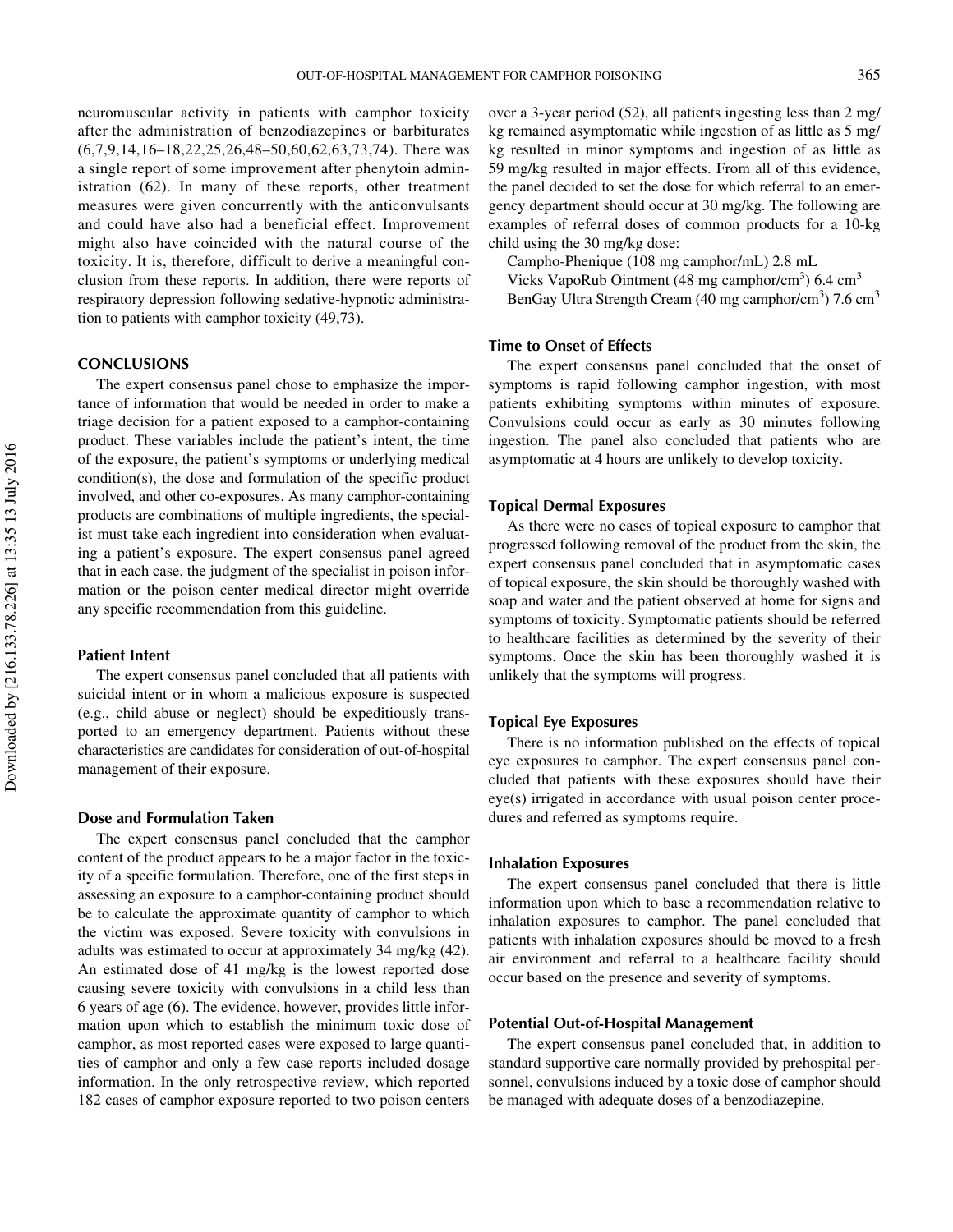### *Gastrointestinal decontamination*

As the risk of rapidly developing convulsions and coma is great following a camphor ingestion, the expert consensus panel concluded that emesis with ipecac syrup should not be performed. The panel concluded that there is no human evidence in support of or against the use of activated charcoal in camphor ingestions and an animal study showed no benefit (72). Therefore, activated charcoal should not be used for camphor ingestions and should be considered only if other substances for which activated charcoal is indicated have also been ingested, either included with camphor in a product or co-ingested.

### **RECOMMENDATIONS**

- 1. Patients with stated or suspected self-harm or who are the recipients of malicious administration of a camphorcontaining product, should be referred to an emergency department immediately. This activity should be guided by local poison center procedures. In general, this should occur regardless of the amount ingested (Grade D).
- 2. Patients who have ingested more than 30 mg/kg of a camphor-containing product or who are exhibiting symptoms of moderate to severe toxicity (e.g., convulsions, lethargy, ataxia, severe nausea and vomiting) by any route of exposure should be referred to an emergency department for observation and treatment (Grade D).
- 3. Patients exhibiting convulsions following a camphor exposure should be transported to an emergency department by pre-hospital emergency medical care providers (Grade D). A benzodiazepine should be used to control convulsions (Grade C).
- 4. Patients who have been exposed to a camphor product and who remain asymptomatic after 4 hours can be safely observed at home (Grade C).
- 5. The induction of emesis with ipecac syrup should not be performed in patients who have ingested camphor products (Grade C).
- 6. Activated charcoal administration should not be used for the ingestion of camphor products. However, it could be considered if there are other ingredients in the product that are effectively adsorbed by activated charcoal or if other substances have been co-ingested. (Grade C).
- 7. For asymptomatic patients with topical exposures to camphor products, the skin should be thoroughly washed with soap and water and the patient can be observed at home for development of symptoms (Grade C).
- 8. For patients with topical splash exposures of camphor to the  $eye(s)$ , the  $eye(s)$  should be irrigated in accordance with usual poison center procedures and that referral take place based on the presence and severity of symptoms (Grade D).
- 9. Patients with camphor inhalation exposures should be moved to a fresh air environment and referred for medical care based on the presence and severity of symptoms. It is unlikely that symptoms will progress once the patient is removed from the exposure environment (Grade D).

These recommendations are summarized in Appendix 4.

### **IMPLICATIONS FOR RESEARCH**

The panel identified the following areas as needing additional research.

- 1. A prospective study of ingestions of camphor-containing products should be performed to attempt to identify the minimum dose at which toxicity may occur and to more definitively establish the appropriate referral dose.
- 2. Studies should be conducted to determine the effectiveness of prevention measures, such as public education, product labeling or product reformulation in reducing the toxicity of camphor-containing products.
- 3. Experience with the effects of camphor splash exposures to the eye should be published.

### **DISCLOSURES**

There are no potential conflicts of interest reported by the expert consensus panel or project staff regarding this guideline.

#### **REFERENCES**

- 1. Goldfrank LR, Flomenbaum NE, Lewin N, Howland MA, Hoffman RS and Nelson LS. Goldfrank's toxicologic emergencies. 7th ed. New York: McGraw-Hill, 2002.
- 2. Gennaro AR. Remington: the science and practice of pharmacy. 21st ed. Philadelphia: Lippincott Williams & Wilkins, 2005.
- 3. Varano C. Camphor poisoning. Drug Intell Clin Pharm 1977; 11:110.
- 4. Varano C. Camphorated oil. JAMA 1979; 242:240.
- 5. Varano C. Mistaken ingestion of camphorated oil for castor oil. Am J Hosp Pharm 1980; 37:176.
- 6. Phelan WJ, 3rd. Camphor poisoning: over-the-counter dangers. Pediatrics 1976; 57:428–431.
- 7. Riggs J, Hamilton R, Homel S, McCabe J. Camphorated oil intoxication in pregnancy; report of a case. Obstet Gynecol 1965; 25:255–258.
- 8. Benz RW. Camphorated oil poisoning with no mortality. Report of twenty cases. J Am Med Assoc 1919; 72:1217–1218.
- 9. Aronow R, Spigiel RW. Implications of camphor poisoning: therapeutic and administrative. Drug Intell Clin Pharm 1976; 10:631–634.
- 10. Kopelman R, Miller S, Kelly R, Sunshine I. Camphor intoxication treated by resin hemoperfusion. JAMA 1979; 241:727–728.
- 11. Skoglund RR, Ware LL, Jr., Schanberger JE. Prolonged seizures due to contact and inhalation exposure to camphor. A case report. Clin Pediatr (Phila) 1977; 16:901–902.
- 12. Clark TL. Fatal case of camphor poisoning. Br Med J 1924; 1:467.
- 13. Haft HH. Camphor liniment poisoning [letter]. J Am Med Assoc 1925; 84:1571.
- 14. Klingensmith WR. Poisoning by camphor. J Am Med Assoc 1934; 102:2182–2183.
- 15. Craig JO. Poisoning by the volatile oils in childhood. Arch Dis Child 1953; 28:475–483.
- 16. Seife M, Leon JL. Camphor poisoning following ingestion of nose drops. J Am Med Assoc 1954; 155:1059–1060.
- 17. Köppel C, Tenczer J, Schirop T, Ibe K. Camphor poisoning abuse of camphor as a stimulant. Arch Toxicol 1982; 51:101–106.
- 18. Köppel C, Martens F, Schirop T, Ibe K. Hemoperfusion in acute camphor poisoning. Intensive Care Med 1988; 14:431–433.
- 19. Davies R. A fatal case of camphor poisoning [letter]. Br Med J 1887; 1:726.
- 20. Barker F. A case of poisoning by camphorated oil [letter]. Br Med J 1910; 1:921.
- 21. Summers GD. Case of camphor poisoning. Br Med J 1947; 2:1009–1010.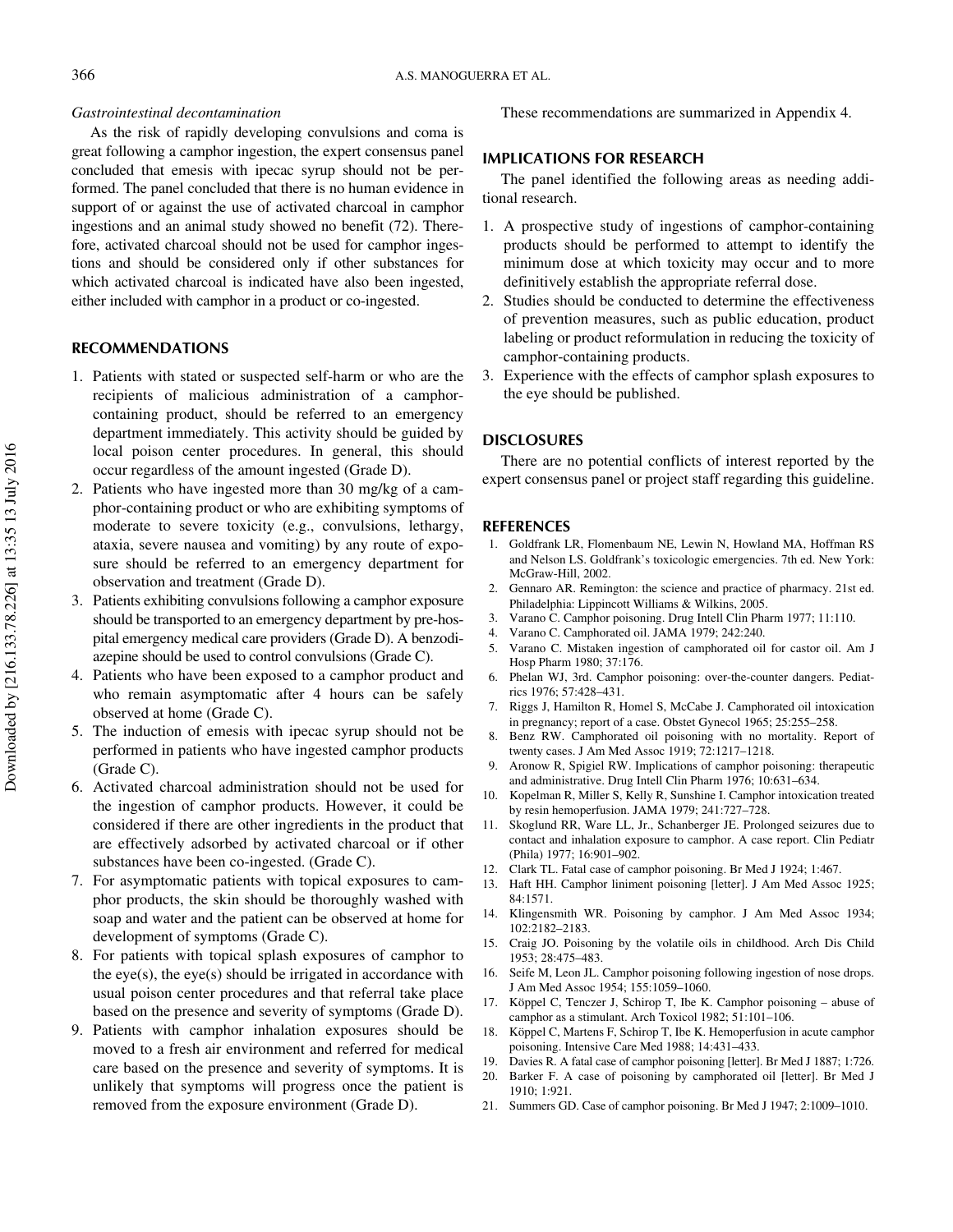- 22. Joly C, Bouillie C, Hummel M. Intoxication aiguë par le camphre administré par voie externe chez un nourrisson. Ann Pediatr (Paris) 1980; 27:395–396.
- 23. Jimenez JF, Brown AL, Arnold WC, Byrne WJ. Chronic camphor ingestion mimicking Reye's syndrome. Gastroenterology 1983; 84:394–398.
- 24. McCollam A, Block R, Lipscomb JW, Pompei P. Chronic camphor ingestion: a case report of granulomatous hepatitis [abstract]. Vet Hum Toxicol 1989; 31:337.
- 25. Blackmon WP, Curry HB. Camphor poisoning: report of a case occurring during pregnancy. J Fla Med Assoc 1957; 43:999–1000.
- 26. Weiss J, Catalano P. Camphorated oil intoxication during pregnancy. Pediatrics 1973; 52:713–714.
- 27. AAPCC TESS manual 2002. http://www.aapcc.org/MEMBERS/TESS/ tess1.htm
- 28. Kuczmarski RJ, Ogden CL, Grummer-Strawn LM, Flegal KM, Guo SS, Wei R, Mei Z, Curtin LR, Roche AF, Johnson CL. CDC growth charts: United States. Advance data from vital and health statistics; no. 314. Hyattsville(MD): National Center for Health Statistics, 2000.
- 29. Shaneyfelt TM, Mayo-Smith MF, Rothwangl J. Are guidelines following guidelines? The methodological quality of clinical practice guidelines in the peer-reviewed medical literature. JAMA 1999; 281:1900–1905.
- 30. Shiffman RN, Shekelle P, Overhage JM, Slutsky J, Grimshaw J, Deshpande AM. Standardized reporting of clinical practice guidelines: a proposal from the Conference on Guideline Standardization. Ann Intern Med 2003; 139:493–498.
- 31. Klasco RK, ed. Poisindex system. Greenwood Village (CO): Thomson Micromedex (Edition expires 2005).
- 32. Sue Y-J, Pinkert H. Baby powder, borates, and camphor. In: Haddad LM, Shannon MW, Winchester JF, eds. Clinical management of poisoning and drug overdose. 3rd ed. Philadelphia: WB Saunders, 1998:1160–1168.
- 33. Anderson DL, Topliff AR. Camphor and mothballs. In: Ford MD, Delaney KA, Ling LJ, Erickson T, eds. Clinical toxicology. Philadelphia: WB Saunders, 2001:339–342.
- 34. Kuffner EK. Camphor and moth repellants. In: Goldfrank LR, Flomenbaum NE, Lewin NA, Howland MA, Hoffman RS, Nelson LS, eds. Goldfrank's toxicologic emergencies. 7th ed. New York: McGraw-Hill; 2002:1295–1302.
- 35. Anderson IB. Camphor and other essential oils. In: Olson KR ed. Poisoning & drug overdose. 4th ed. New York: McGraw-Hill, 2004:147–148.
- 36. Carracio TR, McGuigan MA. Over-the-counter products. In: Dart RC, ed. Medical toxicology. 3rd ed. Philadelphia: Lippincott Williams & Wilkins; 2004:1051–1062.
- 37. AAPCC TESS fatality abstracts 1985–2002.
- 38. AAPCC TESS reports. http://www.aapcc.org/annual.htm accessed November, 2004.
- 39. Cristallo G, Tarallo MR, Vollono C, Tarallo D, Grandi E, Tarallo S. Un caso di avvelenamento da canfora. Pediatr Med Chir 1995; 17:287–288.
- 40. Finley, MJ. A fatal case of poisoning from camphor. Med Record 1887; January 29:125–126.
- 41. Gibson DE, Moore GP, Pfaff JA. Camphor ingestion. Am J Emerg Med 1989; 7:41–43.
- 42. Verhulst HC, Page LA, Crotty JJ. Communications from the National Clearinghouse for Poison Control Centers: Camphor. Amer J Dis Child 1961; 101:536–537.
- 43. Tidcombe FS. Severe symptoms following the administration of a small teaspoonful of camphorated oil [letter]. Lancet 1897; 2:660.
- 44. Miller DGM. The toxicity of camphor (camphorated oil) [letter]. J Am Med Assoc 1914; 63:579.
- 45. Haas SV. Death following ingestion of 1 dram of camphorated oil. Amer J Obstet 1916; 73:1153.
- 46. Blair J. Camphorated oil poisoning. Ohio State Med J 1929; 25:808–809.
- 47. Smith AG, Margolis G. Camphor poisoning; anatomical and pharmacologic study; report of a fatal case; experimental investigation of protective action of barbiturate. Am J Pathol 1954; 30:857–869.
- 48. Jacobziner H, Raybin HW. Camphor poisoning. Arch Pediatr 1962; 79:28–30.
- 49. Theis JG, Koren G. Camphorated oil: still endangering the lives of Canadian children. CMAJ 1995; 152:1821–1824.
- 50. Ruha AM, Graeme KA, Field A. Late seizure following ingestion of Vicks VapoRub. Acad Emerg Med 2003; 10:691.
- 51. Alsop JA. Camphor toxicity from accidental ingestions [abstract]. Vet Hum Toxicol 1993; 35:346.
- 52. Geller RJ, Spyker DA, Garrettson LK, Rogol AD. Camphor toxicity: development of a triage strategy. Vet Hum Toxicol 1984; 26 Suppl 2:8–10.
- 53. Aliye UC, Bishop WP, Sanders KD. Camphor hepatotoxicity. South Med J 2000; 93:596–598.
- 54. Craig M. Case of camphor poisoning. Br Med J 1895; 2:660–661.
- 55. Rabl W, Katzgraber F, Steinlechner M. Camphor ingestion for abortion (case report). Forensic Sci Int 1997; 89:137–140.
- 56. Lahoud CA, March JA, Proctor DD. Campho-Phenique ingestion: an intentional overdose. South Med J 1997; 90:647–648.
- 57. Hurd JL. Camphor poisoning. Medical Council Philadelphia 1914; 14:76.
- 58. Cottrell J. Poisoning by camphorated oil. Br Med J 1931; 1:96–97.
- 59. Ginn HE, Anderson KE, Mercier RK, Stevens TW, Matter BJ. Camphor intoxication treated by lipid dialysis. JAMA 1968; 203:230–231.
- 60. Vasey RH, Karayannopoulos SJ. Camphorated oil. Br Med J 1972; 1:112.
- 61. Trestrail JH, 3rd, Spartz ME. Camphorated and castor oil confusion and its toxic results. Clin Toxicol 1977; 11:151–158.
- 62. Antman E, Jacob G, Volpe B, Finkel S, Savona M. Camphor overdosage. Therapeutic considerations. N Y State J Med 1978; 78:896–897.
- 63. Reid FM. Accidental camphor ingestion [letter]. JACEP 1979; 8:339–340.
- 64. Mascie-Taylor BH, Widdop B, Davison AM. Camphor intoxication treated by charcoal hæmoperfusion. Postgrad Med J 1981; 57:725–726.
- 65. Bridge CK. Hazards of camphorated oil [letter]. CMAJ 1995; 153:881.
- 66. Philpott NW. Intramuscular injections of camphor in the treatment of engorgement of the breasts. Can Med Assoc J. 1929:20:494–495.
- 67. Gronka PA, Bobkoskie RL, Tomchick GJ, Rakow AB. Camphor exposures in a packaging plant. Am Ind Hyg Assoc J 1969; 30:276– 279.
- 68. National Institute for Occupational Safety and Health. NIOSH Pocket Guide to Chemical Hazards, 2005: http://www.cdc.gov/niosh/npg/ npgd0096.html
- 69. Occupational Safety and Health Administration Safety and Health Topics: Camphor: http://www.osha.gov/dts/chemicalsampling/data/ CH\_224600.html#exposure.
- 70. Martin D, Valdez J, Boren J, Mayersohn M. Dermal absorption of camphor, menthol, and methyl salicylate in humans. J Clin Pharmacol 2004; 44:1151–1157.
- 71. Moore S. Poisoning by linimentum camphorae. Br Med J 1898; 2:717.
- 72. Dean BS, Burdick JD, Geotz CM, Bricker JD, Krenzelok EP. In vivo evaluation of the adsorptive capacity of activated charcoal for camphor. Vet Hum Toxicol 1992; 34:297–300.
- 73. Gouin S, Patel H. Unusual cause of seizure. Pediatr Emerg Care 1996; 12:298–300.
- 74. Emery DP, Corban JG. Camphor toxicity. J Paediatr Child Health 1999; 35:105–106.
- 75. Clinical pharmacology™, electronic drug Information and medication management resource. Tampa (FL): Gold Standard Multimedia, 2004.
- 76. eFacts. Drug facts and comparisons. Chicago: Wolters Kluwer Health, 2004.10.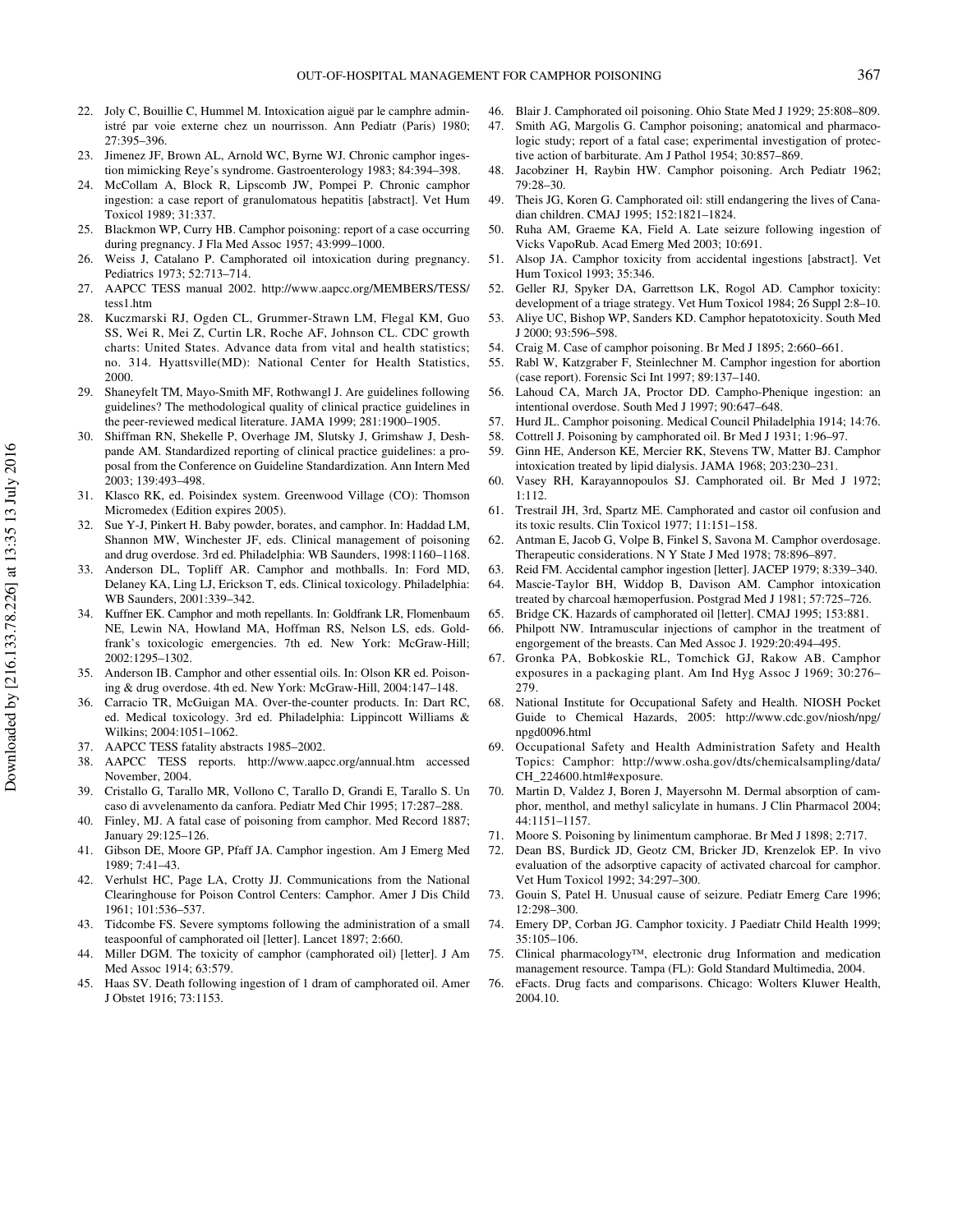### **APPENDIX 1**

### **Expert Consensus Panel Members**

Lisa L. Booze, Pharm.D. Certified Specialist in Poison Information Maryland Poison Center University of Maryland School of Pharmacy Baltimore, Maryland

E. Martin Caravati, M.D., M.P.H., F.A.C.M.T., F.A.C.E.P. Professor of Surgery (Emergency Medicine) University of Utah Medical Director Utah Poison Center Salt Lake City, Utah

Gwenn Christianson, R.N., M.S.N. Certified Specialist in Poison Information Indiana Poison Center Indianapolis, Indiana

Peter A. Chyka, Pharm.D., F.A.A.C.T., D.A.B.A.T. Professor, Department of Pharmacy University of Tennessee Health Science Center Memphis, Tennessee

Daniel J. Cobaugh, Pharm.D., F.A.A.C.T., D.A.B.A.T. Director of Research ASHP Research and Education Foundation Bethesda, Maryland Former Associate Director, American Association of Poison Control Centers

Daniel C. Keyes, M.D., M.P.H., F.A.C.E.P., F.A.C.M.T. Medical Director Pine Bluff Chemical Demilitarization Facility Associate Professor, Southwestern Toxicology Training Program Dallas, Texas

Anthony S. Manoguerra, Pharm.D., D.A.B.A.T., F.A.A.C.T. Professor of Clinical Pharmacy and Associate Dean School of Pharmacy and Pharmaceutical Sciences University of California San Diego Former Director, California Poison Control System, San Diego Division San Diego, California

Lewis S. Nelson, M.D., F.A.C.E.P., F.A.C.M.T. Assistant Professor of Emergency Medicine New York University School of Medicine Associate Medical Director New York City Poison Control Center New York, New York

Kent R. Olson, M.D., F.A.C.E.P., F.A.A.C.T., F.A.C.M.T. Medical Director California Poison Control System, San Francisco Division Clinical Professor of Medicine & Pharmacy University of California, San Francisco San Francisco, California

Elizabeth J. Scharman, Pharm.D., D.A.B.A.T., B.C.P.S., F.A.A.C.T. Director, West Virginia Poison Center Professor, West Virginia University School of Pharmacy Department of Clinical Pharmacy Charleston, West Virginia

Paul M. Wax, M.D., F.A.C.M.T. Managing Director Banner Poison Center Professor of Clinical Emergency Medicine University of Arizona School of Medicine Phoenix, Arizona

Alan D. Woolf, M.D., M.P.H., F.A.C.M.T. Director, Program in Environmental Medicine Children's Hospital, Boston Associate Professor of Pediatrics Harvard Medical School Boston, Massachusetts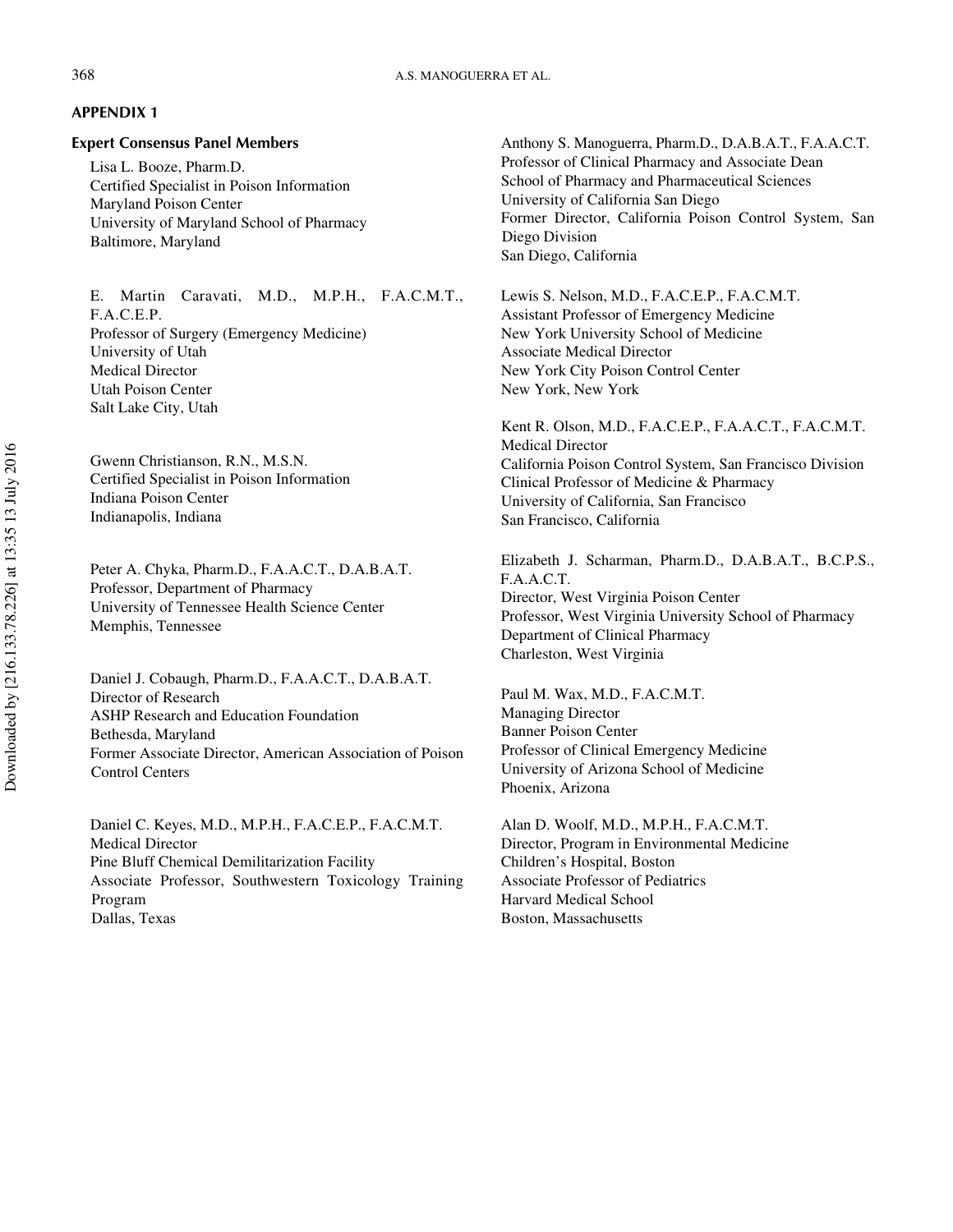### **APPENDIX 2**

| Grade of<br>Recommendation | Level of<br>Evidence | Description of Study Design                                                                                                                                                           |
|----------------------------|----------------------|---------------------------------------------------------------------------------------------------------------------------------------------------------------------------------------|
| $\mathbf{A}$               | 1a                   | Systematic review (with homogeneity) of randomized clinical trials                                                                                                                    |
|                            | 1b                   | Individual randomized clinical trials (with narrow confidence interval)                                                                                                               |
|                            | 1c                   | All or none (all patients died before the drug became available, but some now survive on it; or<br>when some patients died before the drug became available, but none now die on it.) |
| B                          | 2a                   | Systematic review (with homogeneity) of cohort studies                                                                                                                                |
|                            | 2 <sub>b</sub>       | Individual cohort study (including low quality randomized clinical trial)                                                                                                             |
|                            | 2c                   | "Outcomes" research                                                                                                                                                                   |
|                            | 3a                   | Systemic review (with homogeneity) of case-control studies                                                                                                                            |
|                            | 3b                   | Individual case-control study                                                                                                                                                         |
| $\mathcal{C}$              | 4                    | Case series, single case reports (and poor quality cohort and case control studies)                                                                                                   |
| D                          |                      | Expert opinion without explicit critical appraisal or based on physiology or bench research                                                                                           |
| Z                          | 6                    | Abstracts                                                                                                                                                                             |

### **APPENDIX 3**

### **Secondary Review Panel Organizations**

| condary Review Panel Organizations                           | <b>Consumer Product Safety Commission</b>                    |
|--------------------------------------------------------------|--------------------------------------------------------------|
| <b>Ambulatory Pediatric Association</b>                      | Department of Transportation                                 |
| American Academy of Breastfeeding Medicine                   | <b>Emergency Medical Services for Children</b>               |
| American Academy of Emergency Medicine                       | <b>Emergency Nurses Association</b>                          |
| American Academy of Pediatrics                               | <b>Environmental Protection Agency</b>                       |
| American Association for Health Education                    | European Association of Poisons Control Centers and Clinical |
| American College of Clinical Pharmacy                        | Toxicologists                                                |
| American College of Emergency Physicians                     | Food and Drug Administration                                 |
| American College of Occupational and Environmental           | National Association of Children's Hospitals and Related     |
| Medicine                                                     | Institutions                                                 |
| <b>American Pharmacists Association</b>                      | National Association of Emergency Medical Services           |
| American Public Health Association                           | Physicians                                                   |
| American Society of Health-System Pharmacists                | National Association of Emergency Medical Technicians        |
| Association of Maternal and Child Health Programs            | National Association of School Nurses                        |
| Association of Occupational and Environmental Clinics        | National Association of State Emergency Medical Services     |
| Association of State and Territorial Health Officials        | <b>Directors</b>                                             |
| <b>Canadian Association of Poison Control Centres</b>        | National Safe Kids Campaign                                  |
| Centers for Disease Control and Prevention – National Center | <b>Teratology Society</b>                                    |
| for Injury Prevention and Control                            | World Health Organization International Programme on         |
| <b>Consumer Federation of America</b>                        | <b>Chemical Safety</b>                                       |
|                                                              |                                                              |